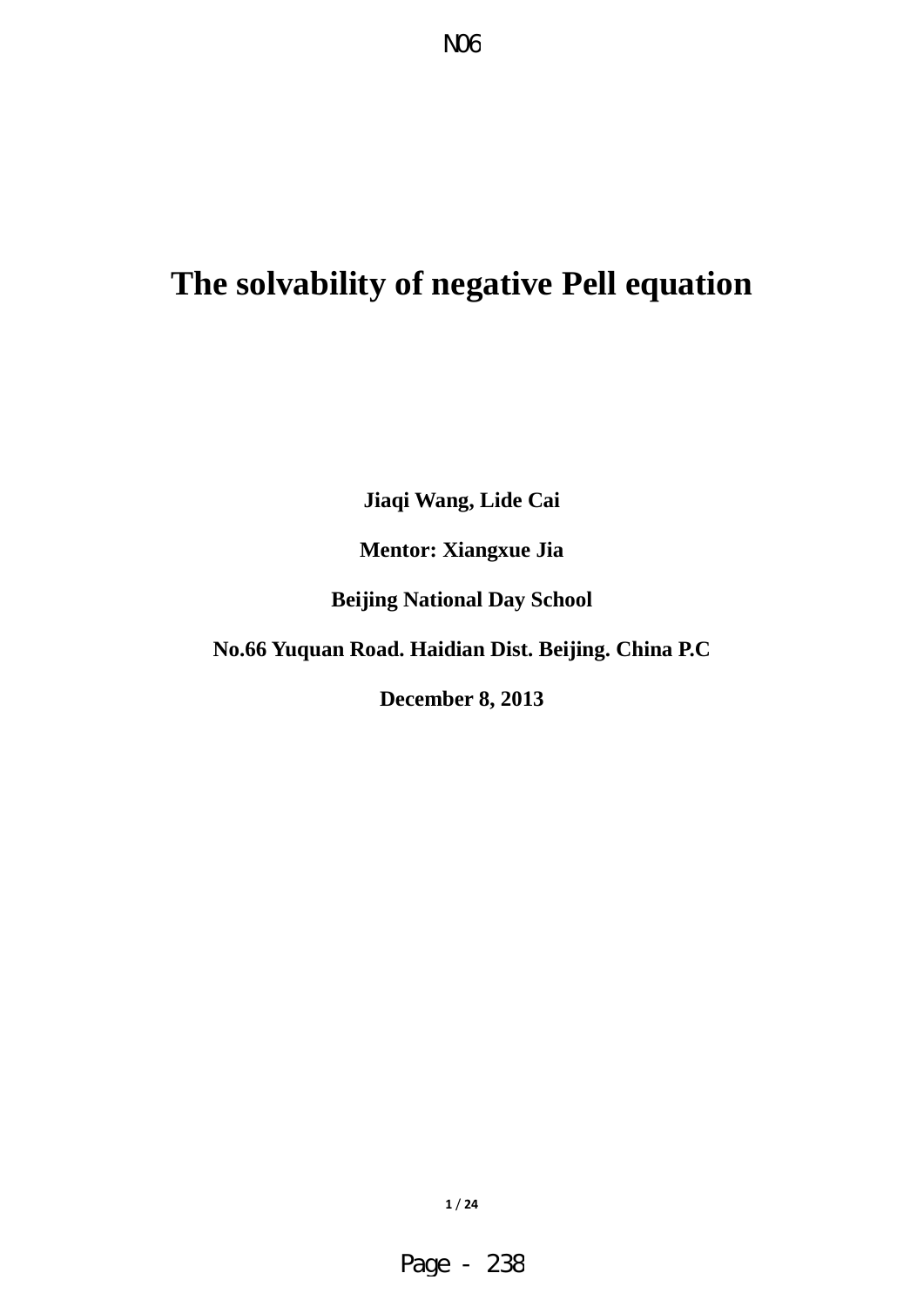#### **Abstract**

Pell equation is an important research object in elementary number theory of indefinite equation. its form is simple, but it is rich in nature. Many number theory problems can be transformed into the problem of Pell equation's solvability. However, the previous methods in determining the Pell equation's solvability are sophisticated for calculation, which leads to the lack of efficiency. This paper gives new and more widely used methods to determine the solvability of Pell equation, including several necessary conditions, sufficient conditions and necessary and sufficient conditions.

### **Keywords**

Pell equation, Solvability, Continued fraction expansion, Periodic

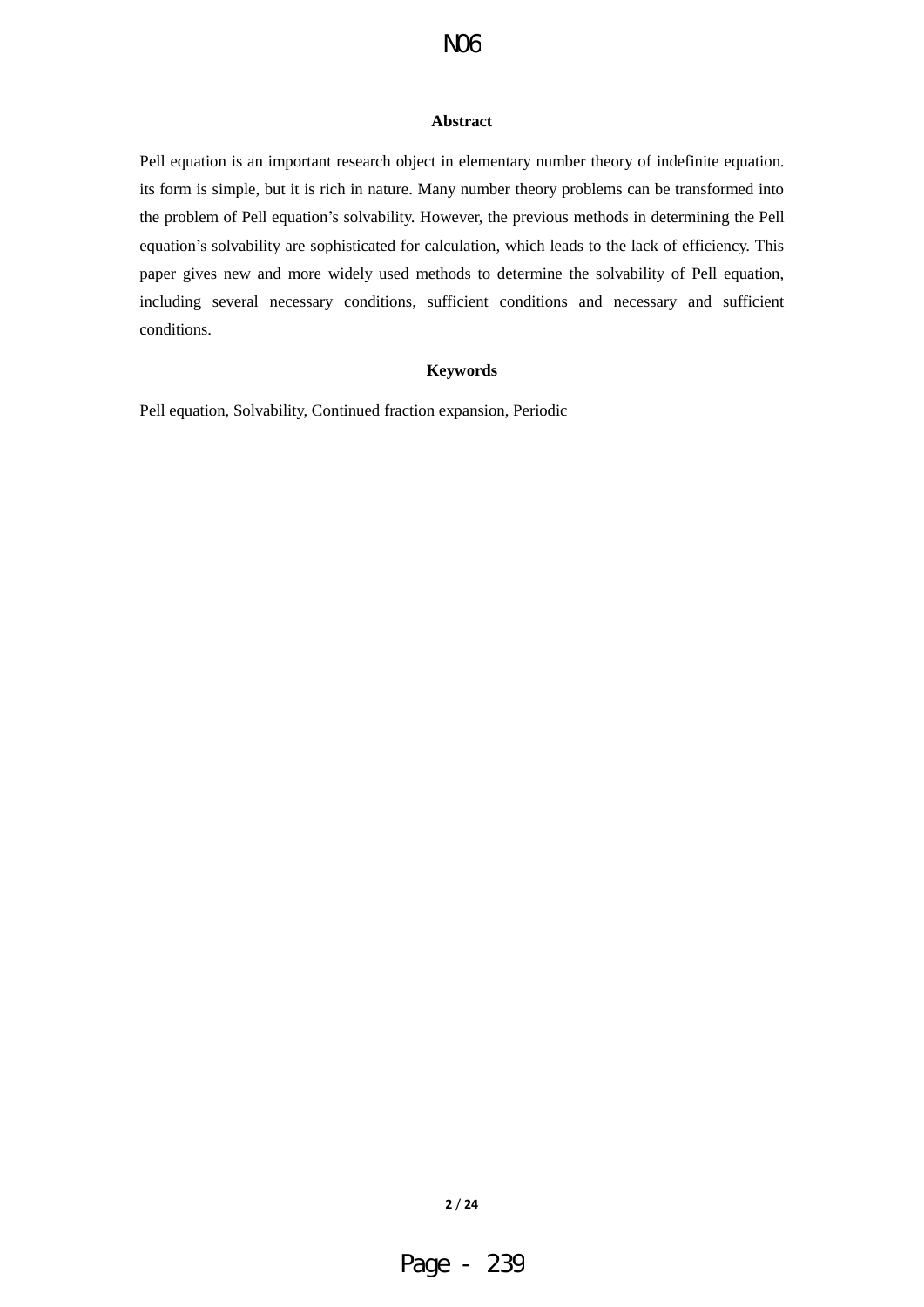## **1. Introduction**

## **1.1 Background and Motivation**

In studying the theory of continued fraction expansions, we noticed the expansion of D **-**type of irrational numbers were periodic, with its parity of period closely related to the solvability of negative Pell equation. Its period is odd if and only if negative Pell equation  $Dx^2 - y^2 = 1$  is solvable.

It is well known that the positive Pell equation,

(1.1)  $x^2 - Dy^2 = 1$ ,

has infinitely many solutions  $(x, y)$  whereas the negative Pell equation,

$$
(1.2) \t\t Dx^2 - y^2 = 1,
$$

does not always have a solution.

Henceforth, *D* will denote a positive square-free integer, and solution refer to a positive integral solution.

The Pell equation is one of the oldest Diophantine equation that has interested mathematicians all over the world for more than 1000 years. The most essential problem of these two Pell equations is determining their solvability and how to find out the solution to the Pell equations as quickly and concisely as possible. Archimedes' famous "cattle problem" was actually a problem about the solvability of the positive Pell equation.

The solution to positive Pell equation is said to be given by the Indian mathematician Braghmagupta in 6th century. Then, in the 17th century, Lagrange advanced his predecessor's theorem and gave the solution to positive Pell equation by continued fraction expansion theory. His result was that the positive Pell equation is solvable for any given  $D$ , and, the solvability of

the negative Pell equation is determined by the parity of the period of  $\sqrt{D}$  's continued fraction expansion. The equation is solvable if and only if the period is an odd number. The continued fraction expansion is a way to construct solutions.

Not only for huge D may it becomes extremely time consuming, even for some small Ds, the solution to the Pell equation is huge. For example, for D=61, we have  $(x, y) = (29718,3805)$  for negative Pell equation. The solutions of which would have huge time expense. According to [10] and [11], its running time is approaching  $O(\sqrt{D})$ . Besides Lagrange, as [7] shows, many other mathematicians have made minor contributions to the problem relating the solvability of the Pell equation.

The most popular method that has made great progress today is relating the solvability of negative Pell equation to the solvability of other Diophantine equations.

In 1986, Kenneth Hardy and Kenneth.S. Williams proved that  $Dx^2 - y^2 = 1$  is solvable if and only if D is the sum of  $a^2$  and  $b^2$ , where  $a, b \in \mathbb{N}^*$ , and a is an odd number such that the Diophantine equation  $bV^2 - 2aVW - bW^2 = 1$  of *V,W* is solvable.

The method above is put into use on  $[15]$ , which means that for any given  $D$  we can determine whether  $Dx^2 - y^2 = 1$  is solvable or not. Of course, the calculation must be within the limitation of computational power.

A.Grytczuk, F. Luca and M. W´ojtowicz [1] proved that the negative Pell equation  $Dx^2 - y^2 = 1$  is solvable if and only if there exist a primitive Pythagorean triple  $(A, B, C)$  (i.e. *A, B, C* are positive integers satisfying  $A^2 + B^2 = C^2$  and gcd  $(A, B) = 1$  and positive integers  $a, b$  such that  $D = a^2 + b^2$  and  $|aA - bB| = 1$ .

#### **3** / **24**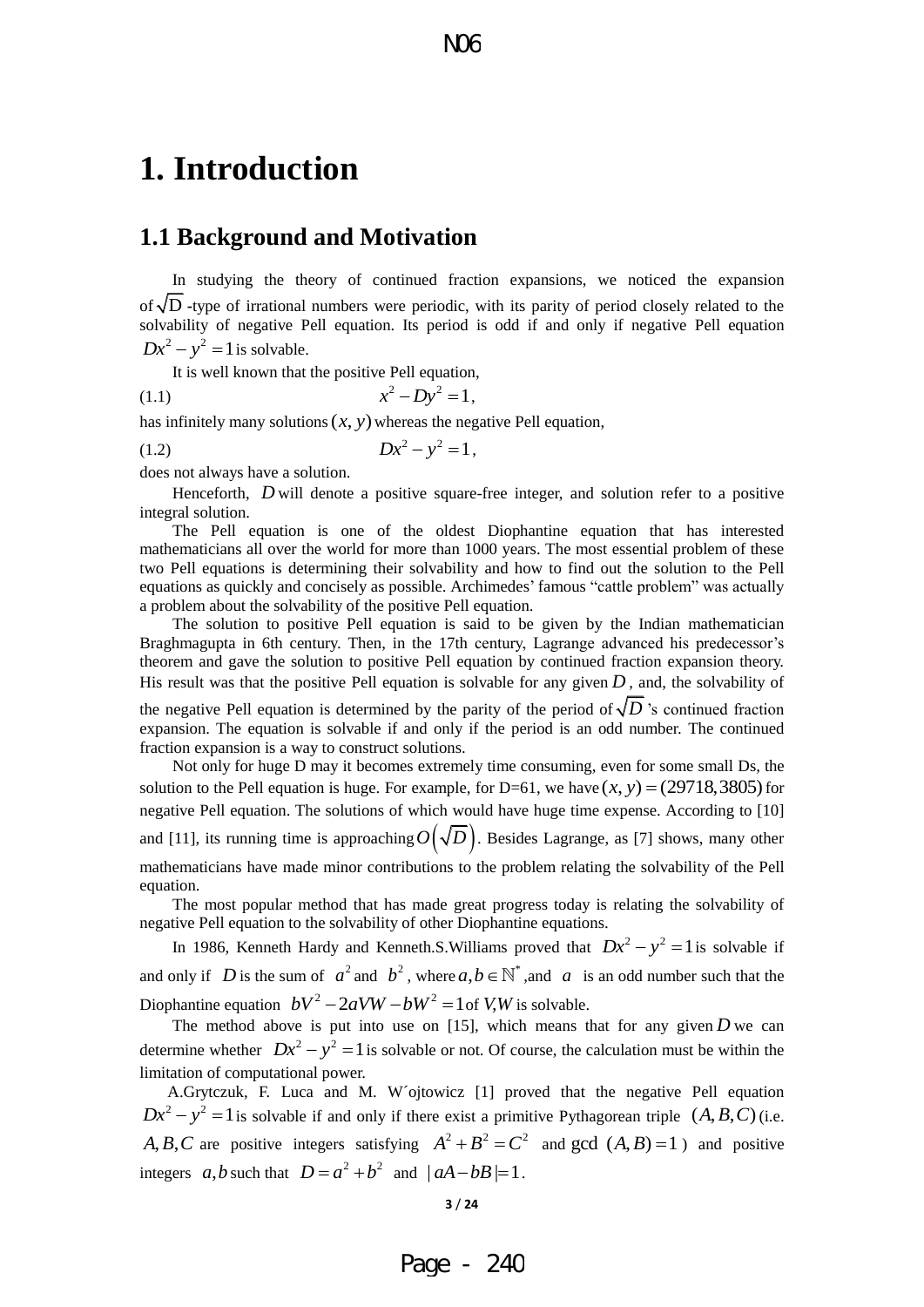Of greatest value here is the reduction of the coefficient of the negative Pell equation, which may reduce the time complexity in determining the solvability.

Another approach to this problem involves placing conditions on the modular residues of D which guarantee that (1.2) is solvable or unsolvable. This approach was initiated by Legendre in 1785. Dirichlet<sup>[13]</sup> observed that if  $D = pq$  with  $p \equiv q \equiv 1 \pmod{4}$  and 4  $\binom{p}{4}$  $\left[\frac{p}{p}\right]=\left[\frac{q}{p}\right]=-1$  $\left(\frac{p}{q}\right)_4 = \left(\frac{q}{p}\right)_4 = -1$  $\left(\frac{P}{q}\right)_4 = \left(\frac{q}{p}\right)_4 = -1$  (where 4 *p*  $\left(\frac{p}{q}\right)$ means that  $p$  is the power 4 residue modulo  $q$ ), then (1.2) is solvable. For  $D = p_1 p_2 p_3 \cdots p_N$ , Tano<sup>[8]</sup> obtained quadratic residue criteria among the  $p_i$ , which

when they held would guarantee (1.2) is solvable. Explicit modular residue conditions for particular classes of D are still being found, e.g. Kaplan[6], Pumplün[14].

However, for some huge  $D$  s, the previous results are lack of efficiency.

This motivates us to promote the previous results and give a quicker algorithm to determine the solvability of (1.2).

 All the methods discussed in this essay are not only capable of determining the solvability of negative Pell equation  $Dx^2 - y^2 = 1$ , but can also be used to solve many problems relevant to the general Pell equation. For instance, they can be used to determine the parity of the period of the continued fraction expansion of the irrational number  $\sqrt{D}$  etc.

## **1.2 The content**

 In section 2, we give the preliminaries, including several important Lemmas in Pell equation and the properties of quadratic residue. We also give some notations that are used in the proof.

In section 3.1, we give a necessary condition for  $Dx^2 - y^2 = 1$  to be solvable.

In section 3.2, we give some sufficient conditions for the solvability of  $Dx^2 - y^2 = 1$ . We give an algorithm to determine the solvability of  $Dx^2 - y^2 = 1$  for some particular D s. Then, we define a function, which can be used to present a sufficient condition to the solvability of  $Dx^2 - y^2 = 1$  base on the algorithm. We also give a series of corollaries.

In section 3.3, we first arrive at a necessary and sufficient condition for determining the solvability of  $Dx^2 - y^2 = 1$  and we give several D s by the condition for which  $Dx^2 - y^2 = 1$  is solvable. It forms theorem 6. By theorem 6, we give out several examples to show that there are many types of solvable negative Pell equation with quadratic form *D.*

Secondly, theorem 7 gives a sufficient and necessary condition for determining the solvability of  $Dx^2 - y^2 = 1$  when  $D \in Y$ .

In section 4, we look back on our research, do some numerical experiments and give several types of solvable negative Pell equations.

In the end, we give several comparisons with the previous results.

In section 5, we give the conclusion.

In section 6, we give our plans for future work.

## **2. Preliminary**

**Lemma1**.Assume that p is an odd prime number, -1 is the quadratic residue of p if and only *if*  $p \equiv 1 \pmod{4}$ .

Take an odd prime *p* , we define the function with the integer variable *d*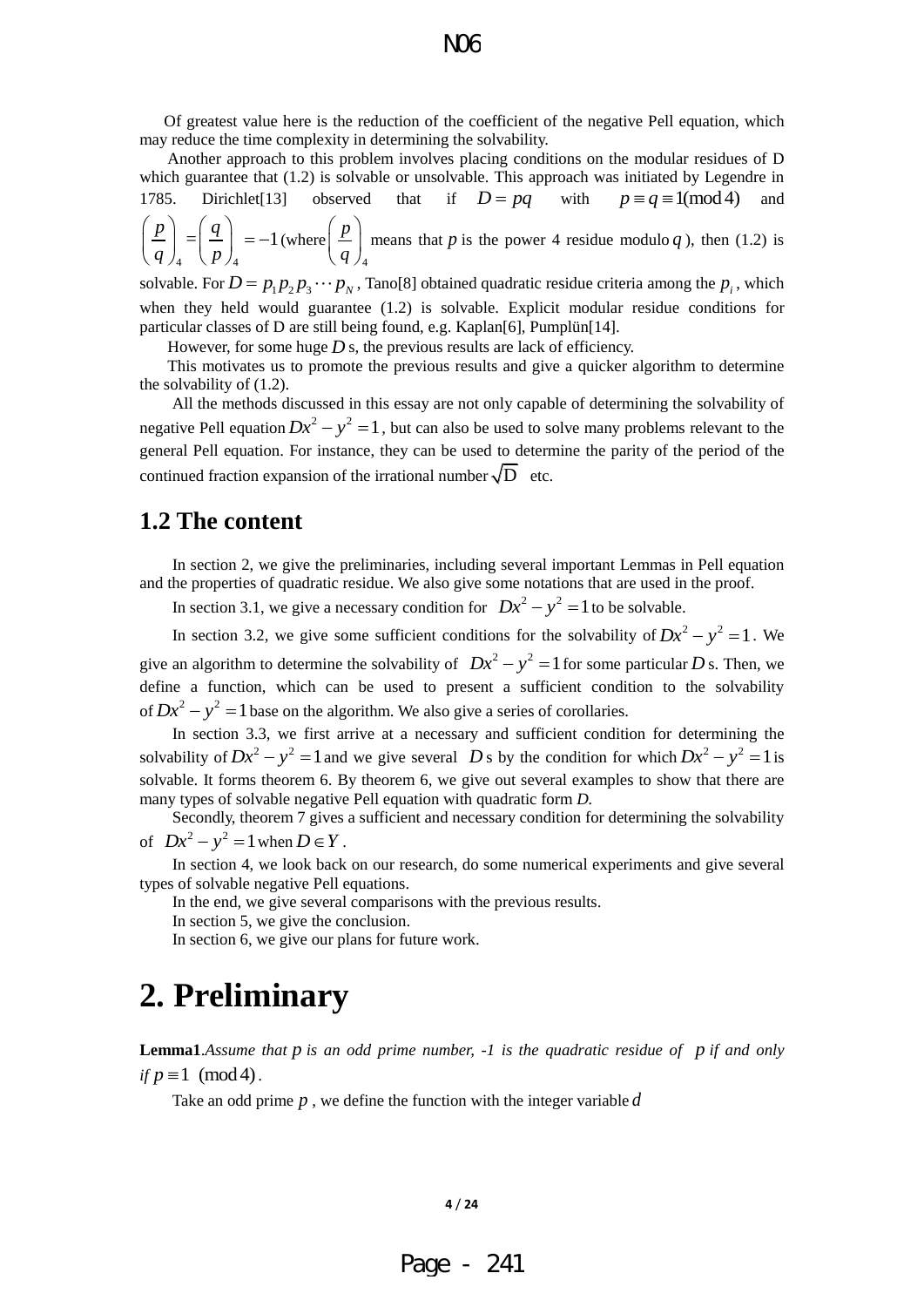1, when *d* is the quadratic residue modulo *p*,<br>-1, when *d* isn't the quadratic residue modulo *p*,<br>0, when *d* | *p*.<br>
Legendre symbol of *d* modulo *p* .<br>
can be rewritten as<br>  $p \equiv 1 \pmod{4} \Leftrightarrow \left(\frac{-1}{p}\right) = 1$ .<br>
bis a when *d* is the quadratic residue modulo  $p$ ,<br>1, when *d* isn't the quadratic residue modulo  $p$ , 1, when *d* is to <br>-1, when *d* is n<br>0, when *d* | *p*.  $\begin{bmatrix} 1, & \text{when } d \text{ is the quadratic residue modulo } p \end{bmatrix}$  $\begin{pmatrix} 1, & \text{when } d \text{ is the quadratic residue modulo } p, \\ -1, & \text{when } d \text{ isn't the quadratic residue modulo } p. \end{pmatrix}$  $\begin{cases} 1, & \text{when } d \text{ is } 4 \\ -1, & \text{when } d \text{ is } 6 \\ 0, & \text{when } d \mid p \end{cases}$  $\left(\frac{d}{p}\right) = \begin{cases} 1, & \text{when } a \\ -1, & \text{when } a \end{cases}$  $\left(\frac{d}{p}\right) = \begin{cases} 1, & w \\ -1, & w \\ 0, & w \end{cases}$ 

We call  $\int \frac{d}{dx}$  $\left(\frac{d}{p}\right)$ the Legendre symbol of *d* modulo *p* .

Therefore, Lemma1 can be rewritten as

$$
p \equiv 1 \pmod{4} \Leftrightarrow \left(\frac{-1}{p}\right) = 1.
$$

**Lemma2.***Assume that D* is a positive square-free integer,  $x^2 - Dy^2 = 1$  is solvable. Its general *solution*  $(x_n, y_n)$  *can be given by its least positive solution*  $(x_0, y_0)$  *through* 

*(2.1) its least positive solution*  $(x_0, y_0)$  *throug*<br> $x_n + y_n \sqrt{D} = (x_0 + y_0 \sqrt{D})^{n+1}, n \in \mathbb{N}^*.$ *The following recursion formula can be proven by (2.1)* 

$$
\begin{cases} x_{n+2} = 2x_{n+1}x_0 - x_n \\ x_1 = 2x_0^2 - 1 \end{cases}
$$
  $n \in \mathbb{N}^*$ .

**Lemma3.***Assume that D* is a positive square-free integer, if  $Dx^2 - y^2 = 1$  is solvable, then its *general solution*  $(x_n, y_n)$  *can be given by its least positive solution*  $(x_0, y_0)$  *through* 

in be given by its least positive solution (x)  

$$
\sqrt{D}x_n + y_n = (\sqrt{D}x_0 + y_0)^{2n+1}, n \in \mathbb{N}^*.
$$

**Lemma4.***Assume that*  $p$  is an odd prime number,  $If \begin{pmatrix} m \\ - \end{pmatrix} = 1$  $\left(\frac{m}{p}\right)$  =  $\langle p \rangle$ *r*  $r^2 \equiv m \pmod{p}$  has only two solutions  $r_1, r_2$   $(0 \le r_1 < r_2 < p)$ , with  $r_1 + r_2 = p$ .

**Lemma5.**Assume that  $m, n, z \in \mathbb{N}$   $(m, n) = 1, mn = z^2$ , then there exist  $u, v \in \mathbb{Z}$ , such that

$$
\begin{cases} m = u^2, \\ n = v^2, \end{cases}
$$

*,* 

 $where (u, v) = 1.$ 

The proof of the above lemmas is available in [2].

## **3. Main Work**

## **3.1 Necessary conditions**

**Theorem 1.***If*  $Dx^2 - y^2 = 1$  *is solvable, then D is not divisible by 4 and D doesn't have a prime factor congruent to 3modulo 4.*

*Proof.* If  $\exists$  prime p such that  $p \equiv 3 \pmod{4}$  and  $p \mid D$ , taking  $Dx^2 - y^2 = 1$  modulo p gives  $y^2 \equiv -1 \pmod{p}$ .

This means that  $-1$  is the quadratic residue of  $p$ , contradicting lemma 1.

If  $4|D$ , taking  $Dx^2 - y^2 = 1$  modulo 4 gives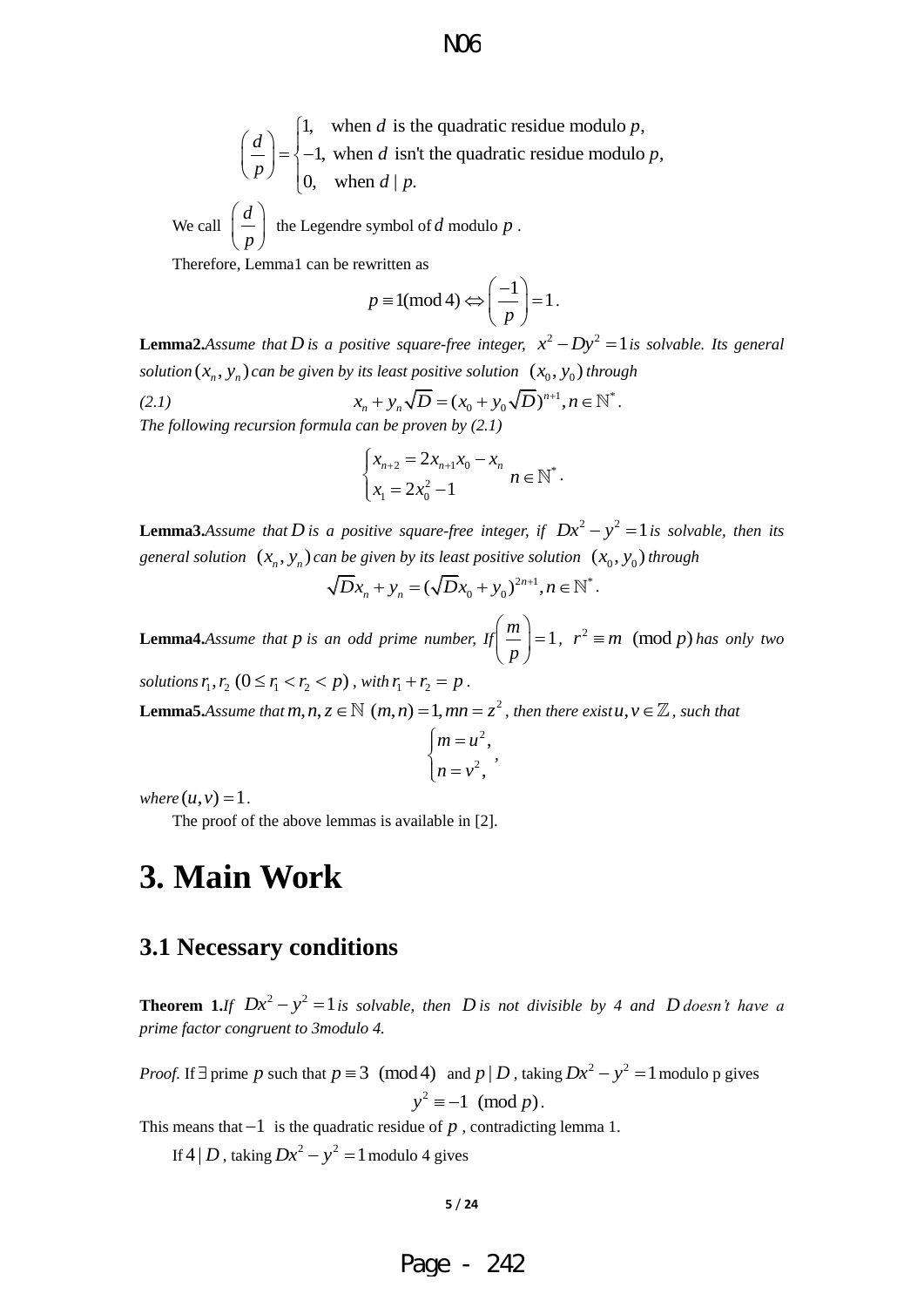$y^2 \equiv -1 \pmod{4}$ .

However,  $y^2 \equiv 0,1 \pmod{4}$ , leading to a contradiction.

To conclude, it is a necessary condition for *D* if  $Dx^2 - y^2 = 1$  is solvable.

We give the following definition of three sets for simplicity

#### **Definition 1**

**Definition 1**  
\n
$$
Y_s := \{ p \mid p \equiv 1 \pmod{4}, p \text{ is a prime number} \}, \text{ we call it set of excellent prime numbers.}
$$
  
\n $Y := \{ x \mid x = \prod_{i=1}^n p_i^{a_i}, p_i \in Y_s, a_i, n \in \mathbb{N}^*, 2 \mid \prod_{i=1}^n (a_i + 1) \}$ , we call it set of excellent odd numbers.

numbers.

numbers.  
\n
$$
U := \left\{ x \mid x = 2 \cdot \prod_{i=1}^{n} p_i^{a_i}, p_i \in Y_s, a_i \in \mathbb{N}^*, n \in \mathbb{N} \right\},
$$
\nwe call it set of excellent even numbers.

By definition 1, theorem 1 can be rewritten as

If 
$$
Dx^2 - y^2 = 1
$$
 is solvable, then  $D \in Y$  or  $D \in U$ .

**Remark.** The necessary condition on D given in [12] is equivalent to theorem 1, by Fermat's theorem on sum of two squares.

## **3.2 Sufficient conditions**

**Theorem 2.***If*  $D \in Y$  or  $D \in U$ , then the general solution  $(x_n, y_n)$  to  $x^2 - Dy^2 = 1$  satisfies  $2 | x_n, 2 | y_n.$ *Proof.* Because  $(x_n, y_n)$  is a solution to  $x^2 - Dy^2 = 1$ , we obtain (3.1)  $x_n^2 - Dy_n^2 = 1$ . If  $D \in Y$ , taking(3.1) modulo 4 gives dulo 4 gives<br>  $x_n^2 - Dy_n^2 \equiv x_n^2 - y_n^2 \equiv 1 \pmod{4}$ . Since for any integer  $m$ ,  $m^2 \equiv 0,1 \pmod{4}$ , we obtain  $2 | x_n, 2 | y_n.$ If  $D \in U$  taking (3.1) modulo 4 gives alo 4 gives<br>  $x_n^2 - Dy_n^2 \equiv x_n^2 - 2y_n^2 \equiv 1 \pmod{4}$ Since for any integer  $m$ ,  $m^2 \equiv 0,1 \pmod{4}$ , we obtain  $2 | x_n, 2 | y_n.$ **Theorem 3.**  $Dx^2 - y^2 = 1$  *is solvable if (i)*  $D=2$ ; *(ii)*  $D = p^a, p \in Y_s, 2 \nmid a;$ 

*(iii)*  $D = p^a q^b$ ,  $p, q \in Y_s$ ,  $2 \nmid a, \left( \frac{p}{q} \right) = -1$ *D* =  $p^a q^b$ ,  $p, q \in Y_s$ , 2 ||  $a, \left( \frac{p}{q} \right)$  $= p, p \in I_s, 2 \nmid a;$ <br>=  $p^a q^b, p, q \in Y_s, 2 \nmid a, \left( \frac{p}{q} \right) = -1;$ *;*   $(iv) D = 2p^a, p \equiv 5 \pmod{8}, a \in \mathbb{N}^*$  $D = 2p^a, p \equiv 5 \pmod{8}, a \in \mathbb{N}^*$ , where p is a prime.

*Proof***.** (i)For the Pell equation  $2x^2 - y^2 = 1$ , it's easy to verify that  $(x, y) = (1,1)$  is a solution to

**6** / **24**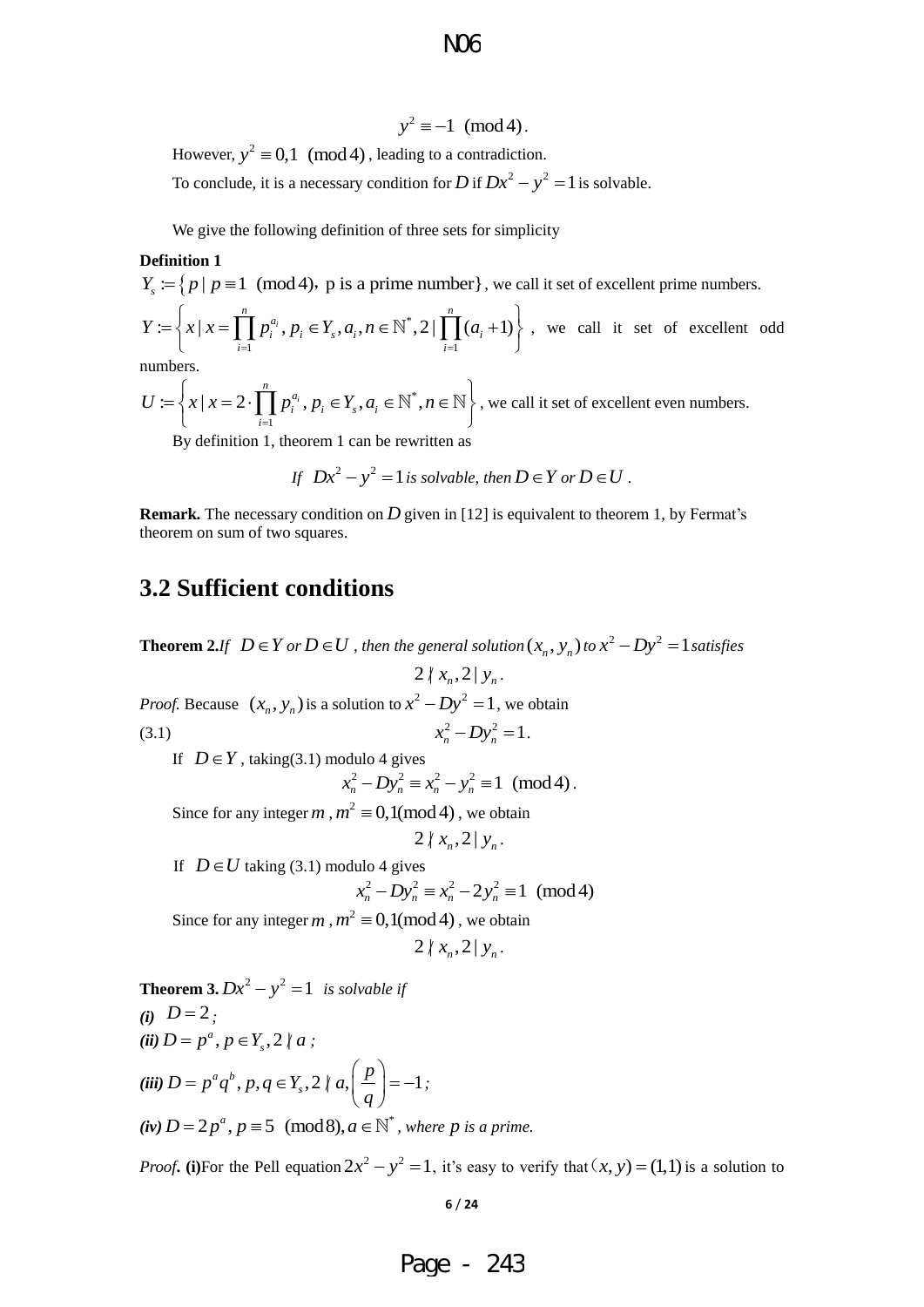the equation.

(ii) Applying Theorem2, we obtain the least positive solution  $(x_0, y_0)$  to  $x^2 - Dy^2 = 1$  satisfying  $2 \times 2 \times$ 

$$
\angle t \, x_0, \angle 1 \, y_0.
$$
  
Assuming  $y_0 = 2k, k \in \mathbb{N}^*$ , we rewrite  $x_0^2 - Dy_0^2 = 1$  as  
(3.2) 
$$
\left(\frac{x_0 + 1}{2}\right) \left(\frac{x_0 - 1}{2}\right) = Dk^2.
$$

Let  $m = \frac{x_0 + 1}{x_0 - 1}$ 2  $m = \frac{x_0 + 1}{2}, n = \frac{x_0 - 1}{2}$ 2  $n = \frac{x_0 - 1}{2}$ , from 2  $\vert x_0$ , we obtain  $\frac{x_0 + 1}{2}, \frac{x_0 - 1}{2} \in N^*$  $\frac{x_0+1}{2}, \frac{x_0-1}{2} \in N^*$ . Because  $\frac{x_0+1}{2} = \frac{x_0-1}{2} + 1$ 2 2  $\frac{x_0+1}{x_0} = \frac{x_0-1}{x_0} + 1$ , we obtain

$$
(\frac{x_0+1}{2}, \frac{x_0-1}{2})=1.
$$

Namely,

$$
(m,n)=1.
$$

Then (3.2)is equivalent to

$$
mn = p^a k^2.
$$

Since  $(m, n) = 1$ , p is a prime number, by lemma 5, we can get two possible cases for m, n

$$
(1)\begin{cases} m = u^2, \\ n = p^a v^2, \end{cases} (2)\begin{cases} m = p^a u^2, \\ n = v^2, \end{cases}
$$

In both cases,  $(u, v) = 1$ . In case (1),  $p \nmid u$ . Incase (2),  $p \nmid v$ .

In case (1), as 
$$
m - n = \frac{x_0 + 1}{2} - \frac{x_0 - 1}{2} = 1
$$
, we obtain  

$$
u^2 - p^a v^2 = 1.
$$

Namely,  $(u, v)$  is a solution to  $x^2 - p^a y^2 = 1$ .

Recalling  $x_0^2 - Dy_0^2 = 1$ , we obtain  $x_0^2 = Dy_0^2 + 1 > 1$ , therefore  $x_0 > 1$ . Because 2  $\ell$   $x_0$ , we obtain  $x_0 \geq 3$ .

Therefore,

$$
u = \sqrt{m} = \sqrt{\frac{x_0 + 1}{2}} < \sqrt{\frac{x_0 + x_0}{2}} = \sqrt{x_0} < x_0.
$$

Hence,  $(u, v)$  is a solution to  $x^2 - p^a y^2 = 1$  and  $u < x_0$ .

However,  $(x_0, y_0)$  is the least positive solution to  $x^2 - p^a y^2 = 1$ , leading to a contradiction.

Therefore, case (2) holds, which means that 2 2 , ,  $m = p^a u$  $n = v$  $\Big|m =$ ┤  $\lfloor n \rfloor$ , then

$$
p^a u^2 - v^2 = m - n = 1.
$$

It shows we find a solution  $(u, v)$  to  $p^a x^2 - y^2 = 1$ , here,

$$
\begin{cases} u = \sqrt{\frac{x_0 + 1}{2p^a}}, \\ v = \sqrt{\frac{x_0 - 1}{2}}, \end{cases}
$$

**7** / **24**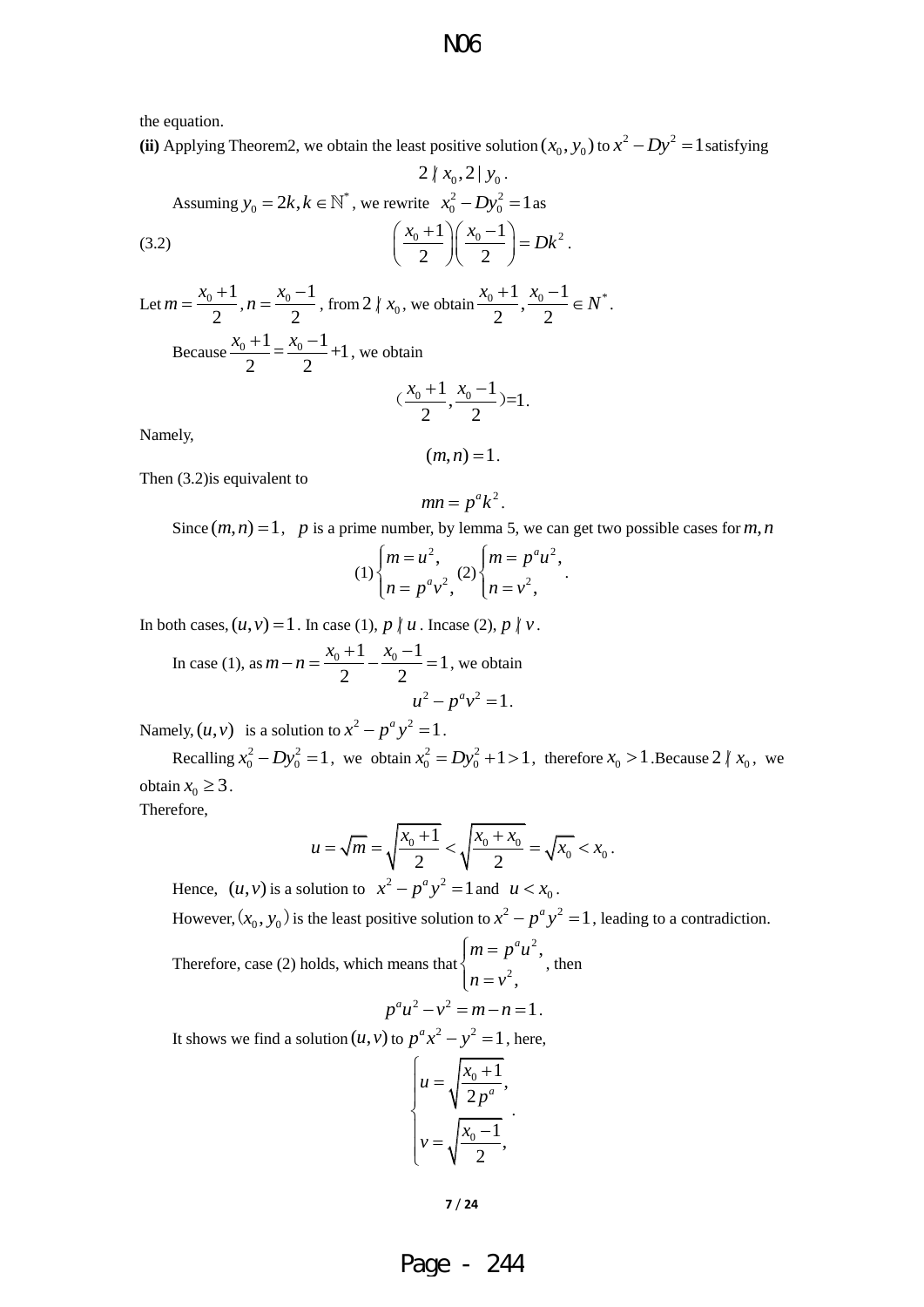(iii)Applying Theorem2, we obtain the least positive solution  $(x_0, y_0)$  to  $x^2 - Dy^2 = 1$  satisfying

$$
2 \mid x_0, 2 \mid y_0.
$$
  
Assume that  $y_0 = 2k, k \in \mathbb{N}^*$ , we rewrite  $x_0^2 - Dy_0^2 = 1$  as\n
$$
\left(\frac{x_0 + 1}{2}\right) \left(\frac{x_0 - 1}{2}\right) = Dk^2.
$$

Let  $m = \frac{x_0 + 1}{x_0 - 1}$ 2  $m = \frac{x_0 + 1}{2}, n = \frac{x_0 - 1}{2}$ 2  $n = \frac{x_0 - 1}{2}$ , from 2  $\binom{x_0}{x_0}$ , we obtain  $\frac{x_0 + 1}{2}, \frac{x_0 - 1}{2} \in \mathbb{N}^*$  $\frac{x_0+1}{x_0-1}, \frac{x_0-1}{x_0} \in \mathbb{N}^*.$ Because  $\frac{x_0+1}{2} = \frac{x_0-1}{2} + 1$  $2^{\sim}$  2  $\frac{x_0+1}{x_0-1} = \frac{x_0-1}{x_0-1} + 1$ , we obtain

$$
(\frac{x_0+1}{2}, \frac{x_0-1}{2})=1.
$$

Namely,

 $(m, n) = 1$ .

Then (3.3)is equivalent to

$$
mn = p^a q^b k^2.
$$

Because  $(m, n) = 1$ , p, q are prime numbers, by lemma 5, we can get 4 possible cases for  $m, n$ 

$$
(1)\begin{cases} m = p^a q^b u^2, \\ n = v^2, \end{cases} (2)\begin{cases} m = p^a u^2, \\ n = q^b v^2, \end{cases} (3)\begin{cases} m = q^b u^2, \\ n = p^a v^2, \end{cases} (4)\begin{cases} m = u^2, \\ n = p^a q^b v^2, \end{cases}.
$$

 $(u, v) = 1$  holds in all cases.  $p \nmid v, q \nmid v$  holds in case (1);  $p \nmid v, q \nmid u$  holds in case (2);

 $p \nmid u, q \nmid v$  holds in case (3);  $p \nmid u, q \nmid u$  holds in case(4).

Since  $2 \nmid a$ , we obtain

$$
p^{a+1}u^2=(p^{\frac{a+1}{2}}u)^2.
$$

In case (2), from 
$$
p^a u^2 - q^b v^2 = m - n = 1
$$
, we obtain  
(3.4) 
$$
p^{a+1} u^2 - p q^b v^2 = p.
$$

Taking (3.4) modulo *q* gives  $\left(\frac{p}{p}\right) = 1$  $\left(\frac{p}{q}\right)$ =  $\langle q \rangle$ . However,  $\left(\frac{p}{p}\right) = -1$  $\left(\frac{p}{q}\right) = \langle q \rangle$ , leading to a contradiction.  $b_{\mu}^2 - n^a$ 

$$
\text{Incase (3), } q^b u^2 - p^a v^2 = m - n = 1 \text{, we obtain}
$$
\n
$$
pq^b u^2 - p^{a+1} v^2 = p \text{.}
$$

Since  $2 \nmid a$ , we obtain

$$
p^{a+1}v^2 = (p^{\frac{a+1}{2}}v)^2.
$$

Taking (3.5) modulo *q* gives  $\left( \frac{-p}{p} \right) = 1$ *q*  $\left(\frac{-p}{q}\right)$ =  $\left(\begin{array}{c} q \end{array}\right)$ .

However,

$$
\left(\frac{-p}{q}\right) = \left(\frac{-1}{q}\right) \cdot \left(\frac{p}{q}\right) = 1 \cdot (-1) = -1,
$$

leading to a contradiction.

**8** / **24** In case (4),  $u^2 - p^a q^b v^2 = 1$  Namely, we obtain a solution  $(u, v)$  to  $x^2 - p^a q^b y^2 = 1$ ,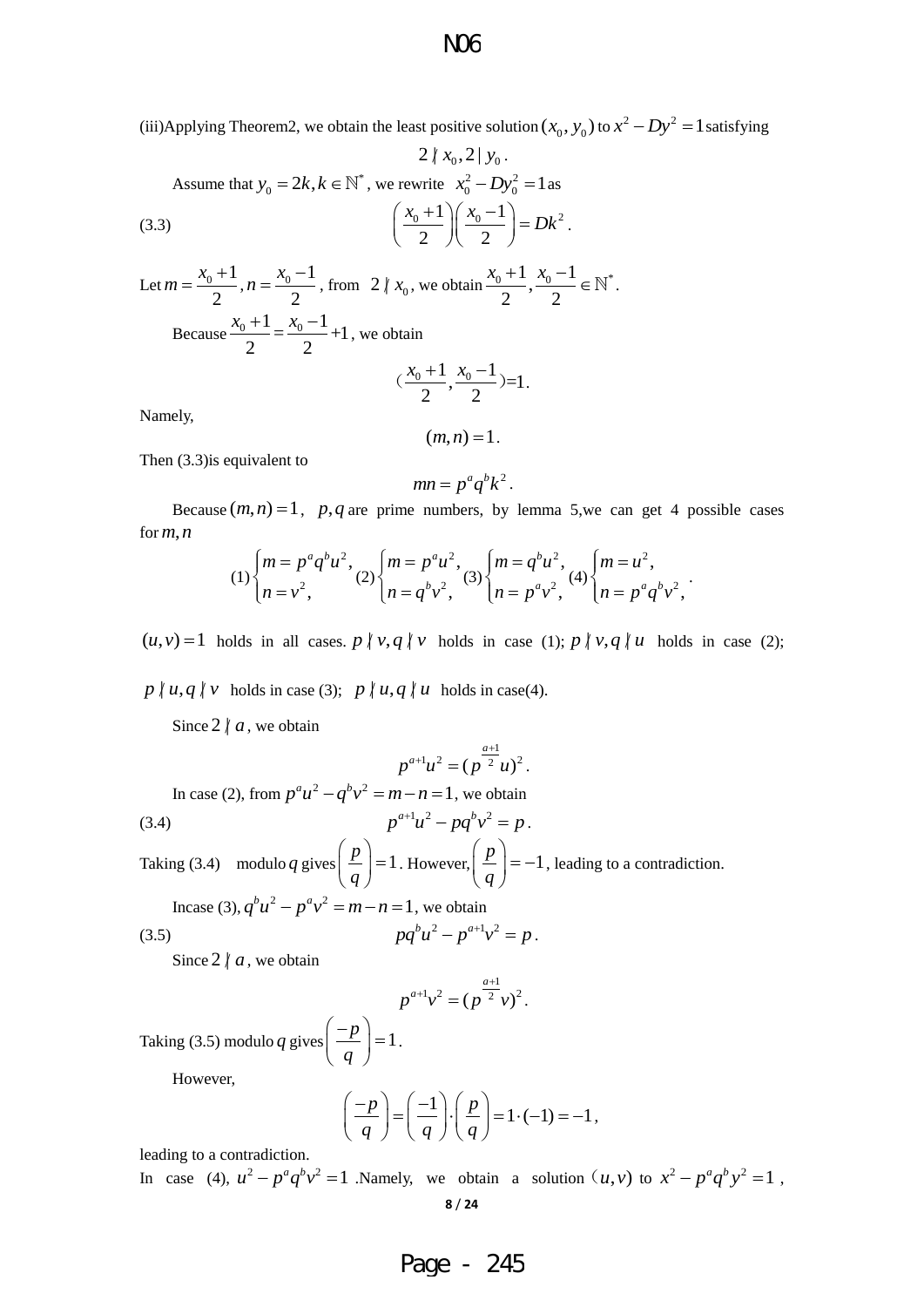and  $u = \sqrt{m} = \sqrt{\frac{x_0 + 1}{2}} < x_0$ 1 2  $u = \sqrt{m} = \sqrt{\frac{x_0 + 1}{2}} < x_0$ , which means that  $(u, v)$  is a smaller solution than  $(x_0, y_0)$ . However,  $(x_0, y_0)$  is the least positive solution to  $x^2 - Dy^2 = 1$ , contradiction. 2 ,  $m = p^a q^b u$  $\Big|m =$ 

In conclusion, case(1) holds, which means that 2 ,  $n = v$ ┤  $\left\lfloor n\right\rfloor$ . Therefore,

$$
p^a q^b u^2 - v^2 = 1.
$$

So we have found a solution 
$$
(u, v)
$$
 to  $p^a q^b x^2 - y^2 = 1$ .  
\n
$$
(u, v) = (\sqrt{\frac{m}{p^a q^b}}, \sqrt{n}) = (\sqrt{\frac{x_0 + 1}{2p^a q^b}}, \sqrt{\frac{x_0 - 1}{2}}).
$$

 $2 | x_0, 2 | y_0$ .

(iv)Applying Theorem2, we obtain the least positive solution  $(x_0, y_0)$  to  $x^2 - Dy^2 = 1$  satisfying

Assume that 
$$
y_0 = 2k, k \in \mathbb{N}^*
$$
, we rewrite  $x_0^2 - Dy_0^2 = 1$  as  
(3.6) 
$$
\left(\frac{x_0 + 1}{2}\right)\left(\frac{x_0 - 1}{2}\right) = Dk^2.
$$

Let  $m = \frac{x_0 + 1}{2}$ 2  $m = \frac{x_0 + 1}{2}, n = \frac{x_0 - 1}{2}$ 2  $n = \frac{x_0 - 1}{2}$ , from 2  $\binom{x_0}{x_0}$ , we obtain  $\frac{x_0 + 1}{2}, \frac{x_0 - 1}{2} \in \mathbb{N}^*$  $\frac{x_0+1}{2}, \frac{x_0-1}{2} \in \mathbb{N}^*.$ Because  $\frac{x_0+1}{2} = \frac{x_0-1}{2} + 1$  $2^{\sim}$  2  $\frac{x_0+1}{x_0-1} = \frac{x_0-1}{x_0-1} + 1$ , we obtain  $(\frac{1}{2}, \frac{x_0 - 1}{2}) = 1$  $(\frac{x_0+1}{\cdot}, \frac{x_0-1}{\cdot})=1$ .

$$
(\frac{x_0+1}{2}, \frac{x_0-1}{2})
$$

Namely

$$
(m,n)=1.
$$

Then (3.6) is equivalent to

$$
mn=2p^ak^2.
$$

Because  $(m, n)$ =1, by lemma 5, we obtain four possible cases

$$
(1)\begin{cases} m=2p^au^2, \\ n=v^2, \end{cases} (2)\begin{cases} m=p^au^2, \\ n=2v^2, \end{cases} (3)\begin{cases} m=2u^2, \\ n=p^av^2, \end{cases} (4)\begin{cases} m=u^2, \\ n=2p^av^2, \end{cases}.
$$

In all cases,  $(u, v) = 1$ . In case(1)  $p \nmid v, 2 \nmid v$ . In case(2),  $p \nmid v, 2 \nmid u$ . In case(3),  $p \nmid u, 2 \nmid v$ . In case (4),  $p \nmid u, 2 \nmid u$ .

The same procedure in the proof of theorem 1.3 can be adapted to eliminate case  $(2),(3),(4)$ . To conclude, case  $(1)$  holds, namely

$$
\begin{cases} m = 2p^a u^2, \\ n = v^2, \end{cases}
$$

.

Therefore,

$$
2p^a u^2 - v^2 = 1.
$$

So we have a solution  $(u, v)$  to  $2p^ax^2 - y^2 = 1$ , and<br>  $(u, v) = (\sqrt{\frac{m}{2n^a}}, \sqrt{n}) = (\sqrt{\frac{x_0 + 1}{4n^a}}, \sqrt{\frac{x_0 - 1}{2}})$ 

, v) to 
$$
2p^a x^2 - y^2 = 1
$$
, and  
\n
$$
(u, v) = (\sqrt{\frac{m}{2p^a}}, \sqrt{n}) = (\sqrt{\frac{x_0 + 1}{4p^a}}, \sqrt{\frac{x_0 - 1}{2}}).
$$

We hope to generalize Theorem  $3$  to case in which  $D$  has more prime factors. By considering the similarities in the treatment of different cases in theorem 3, we look for a function to determine

#### **9** / **24**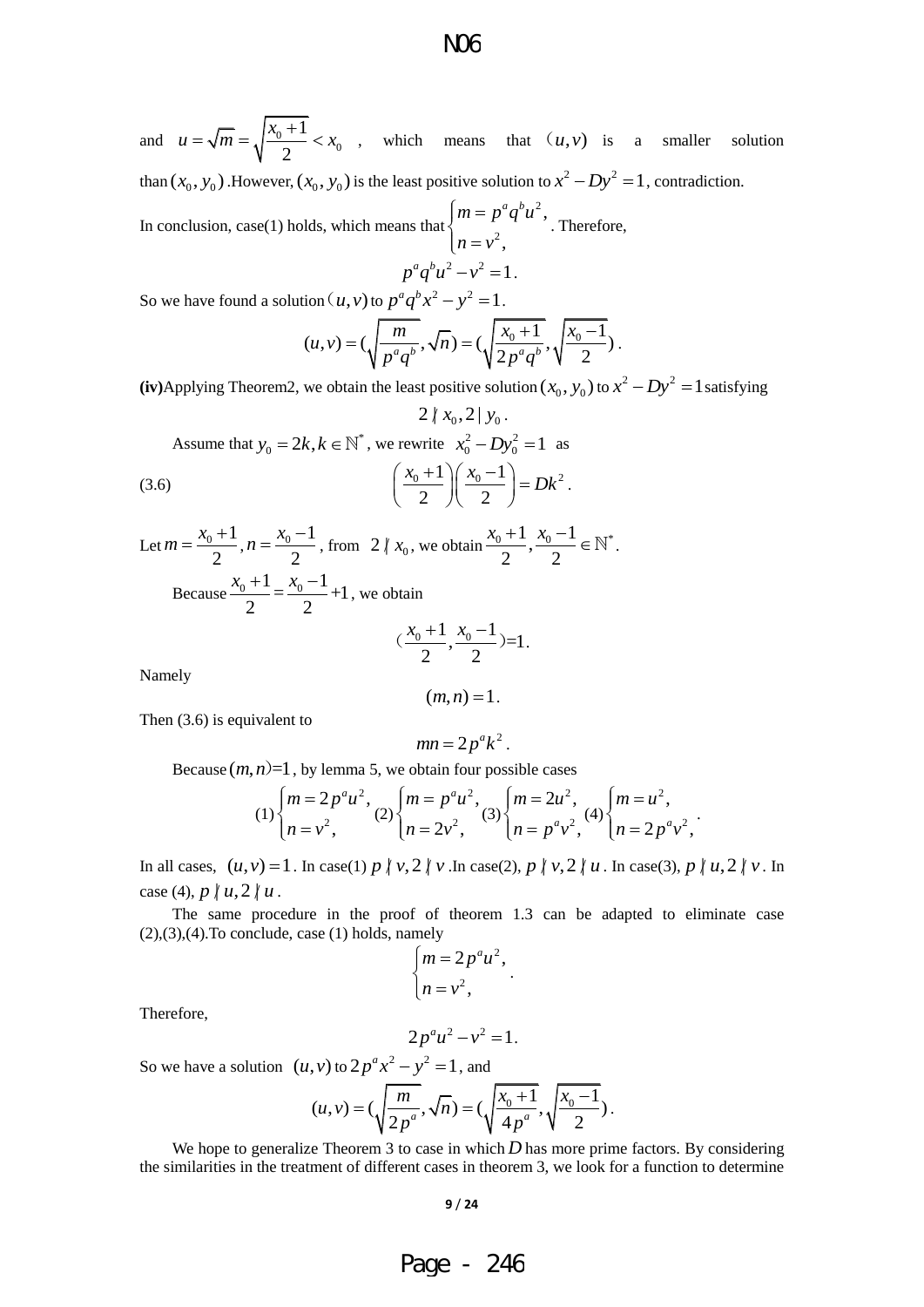### the solvability of  $Dx^2 - y^2 = 1$ , where  $D \in Y$ .

For example, let  $D = 5 \times 13^2 \times 17^2$ , we first break D into A, B, such that For example, let  $D = 5 \times 13^{-} \times 17^{-}$ , we first break D into A<br>  $(A, B) = 1, AB = D, A \neq D, B \neq D$ . There are the following three cases totally.

Case (1):  $A = 5$ ,  $B = 13^2 \times 17^2$ ,

We know that  $\left(\frac{5}{12}\right) = \left(\frac{13}{7}\right) = \left(\frac{3}{7}\right) = -1$  $\left(\frac{5}{13}\right) = \left(\frac{13}{5}\right) = \left(\frac{3}{5}\right) = -1$ 

Implying for case

$$
\begin{cases} m = 5u^2, \\ n = 13^2 \cdot 17^2 v^2, \end{cases}
$$

we have

$$
5u^2 - 13^2 \cdot 17^2 v^2 = 1
$$

Multiplying the above equation by 5, we obtain

$$
5^2u^2 - 5 \cdot 13^2 \cdot 17^2v^2 = 5
$$

Taking the previous equation modulo 13 gives,

$$
\left(\frac{5}{13}\right) = 1.
$$

However,

$$
\left(\frac{5}{13}\right) = -1,
$$

leading to a contradiction.

Case (2): 
$$
A = 17^2
$$
,  $B = 5 \times 13^2$   
We know that  $\left(\frac{5}{17}\right) = \left(\frac{17}{5}\right) = \left(\frac{2}{5}\right) = -1$ ;

Case (3):  $A = 13^2$ ,  $B = 5 \times 17^2$ 

We know that 
$$
\left(\frac{5}{13}\right) = \left(\frac{13}{5}\right) = \left(\frac{3}{5}\right) = -1;
$$

In case (2) and (3), we can adapt the same procedure in case (1).

Therefore,  $5 \times 13^2 \times 17^2 x^2 - y^2 = 1$  is solvable, we check *D* on [15], it shows  $5 \times 13^2 \times 17^2 x^2 - y^2 = 1$  is solvable.

**Definition 2.** 
$$
g: \mathbb{N} \setminus \{0,1\} \to \mathbb{N}^*, \quad \forall x > 1, x \in \mathbb{N}^*, x = \prod_{i=1}^n p_i^{a_i}.
$$
  

$$
g(x) = \begin{cases} \prod_{i=1}^n p_i^{a_i} & \text{if there exists an } i \text{ such that } 2 \nmid a_i, \\ 1 & \text{if } x \text{ is a square,} \end{cases}
$$

**Theorem 4.** For any  $x$  in  $\mathbb{N}\setminus\{0,1\}$ ,  $g(x)x$  is a square.

$$
10/24
$$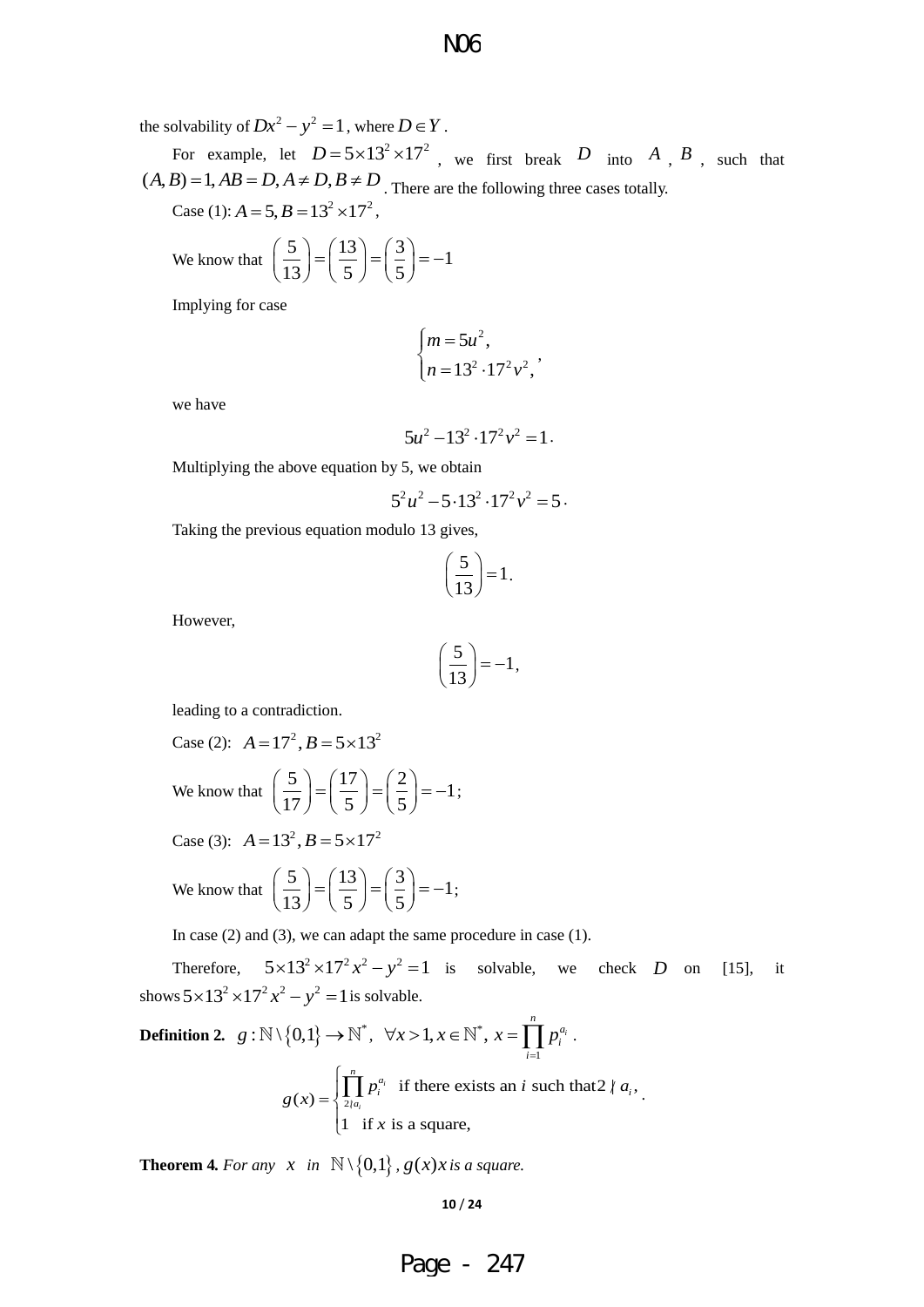*Proof***.** If *x* is a square, then

$$
g(x)x = 1 \cdot x = x.
$$

Therefore,  $g(x)x$  is a square.

 If *x* is not a square, assuming that  $\overline{1}$   $\overline{j=1}$  $\prod_{i=1}^{m} p^{a_i}$ ,  $\prod_{i=1}^{k} a^{b_i}$ *i j*  $\overline{i}$  =1  $\overline{j}$  $x = \prod p_i^{a_i} \cdot \prod q$  $=\prod_{i=1}^m p_i^{a_i} \cdot \prod_{j=1}^k q_j^{b_j} \ ,$ 

where 
$$
a_i, b_j \in \mathbb{N}^*, m \in \mathbb{N}^*, k \in \mathbb{N}, 2 \nmid a_i, 2 \mid b_j
$$
. Then  
\n
$$
g(x)x = \prod_{i=1}^m p_i^{a_i} \cdot (\prod_{i=1}^m p_i^{a_i} \cdot \prod_{j=1}^k q_j^{b_j}) = \prod_{i=1}^m p_i^{2a_i} \cdot \prod_{j=1}^k q_j^{b_j}.
$$

Since for any  $i$ ,  $2a_i$  is an even integer,  $g(x)x$  is a square.

For  $D \in Y$ , we can try to determine the solvability of  $Dx^2 - y^2 = 1$  by the following algorithm **Definition 3.**  $f: N \setminus \{0,1\} \rightarrow \{0,1\}$ ,  $f(D)$  is the output of **W.C.J** algorithm.

#### *W.C.J algorithm*

**----------------------------------------------------------------------------------------------------------------------** 

**----------------------------------------------------------------------------------------------------------------------** 

1: Input  $D \in Y$ ;  $f(D) = 0$ ; 1: Input  $D \in Y$ ;  $f(D) = 0$ ;<br>2: for each  $(A, B) = 1, AB = D, A \neq D, B \neq D$  {  $3:$  possible = true; 4: for each prime factor  $p$  of  $B \nvert$ 5: if  $g(A) = -1$  $\left(\frac{g(A)}{p}\right) = -1$  $\left(\begin{array}{cc} p \end{array}\right)$ {  $6:$  possible = false; 7: break; 8: } 9: } 10: If possible  $==$  true 11: Return;  $12: \quad \}$ 13: return  $f(D)=1$ ;

Expressing the result by the function, we obtain theorem 5.

**Theorem 5.** If  $D \in Y$  and  $f(D) = I$ , then  $Dx^2 - y^2 = 1$  is solvable.

*Proof.* For  $D \in Y$ , assume that its prime factorization is  $D = \prod_{i} p_i^{a_i}$ 1  $\prod_{n=1}^{n}$  $D = \prod p_i^{a_i}$ . *i* =

Therefore, there are  $2^n - 2$  $-2$  kinds of ways to break *D* into  $A, B$ such that  $(A, B) = 1, AB = D, A \neq D, B \neq D$ .

--------------------------------------------------------------------------------------------------------------------

For every  $(A, B)$ , examine indefinite equation

$$
Ax^2 - By^2 = 1.
$$

Multiplying the above equation by  $g(A)$ , we obtain

$$
(g(A)A)x^2 - By^2 = g(A).
$$

By Theorem 4, we obtain  $g(A)A$  is a square. Therefore, for any prime factor p of D, we obtain

#### **11** / **24**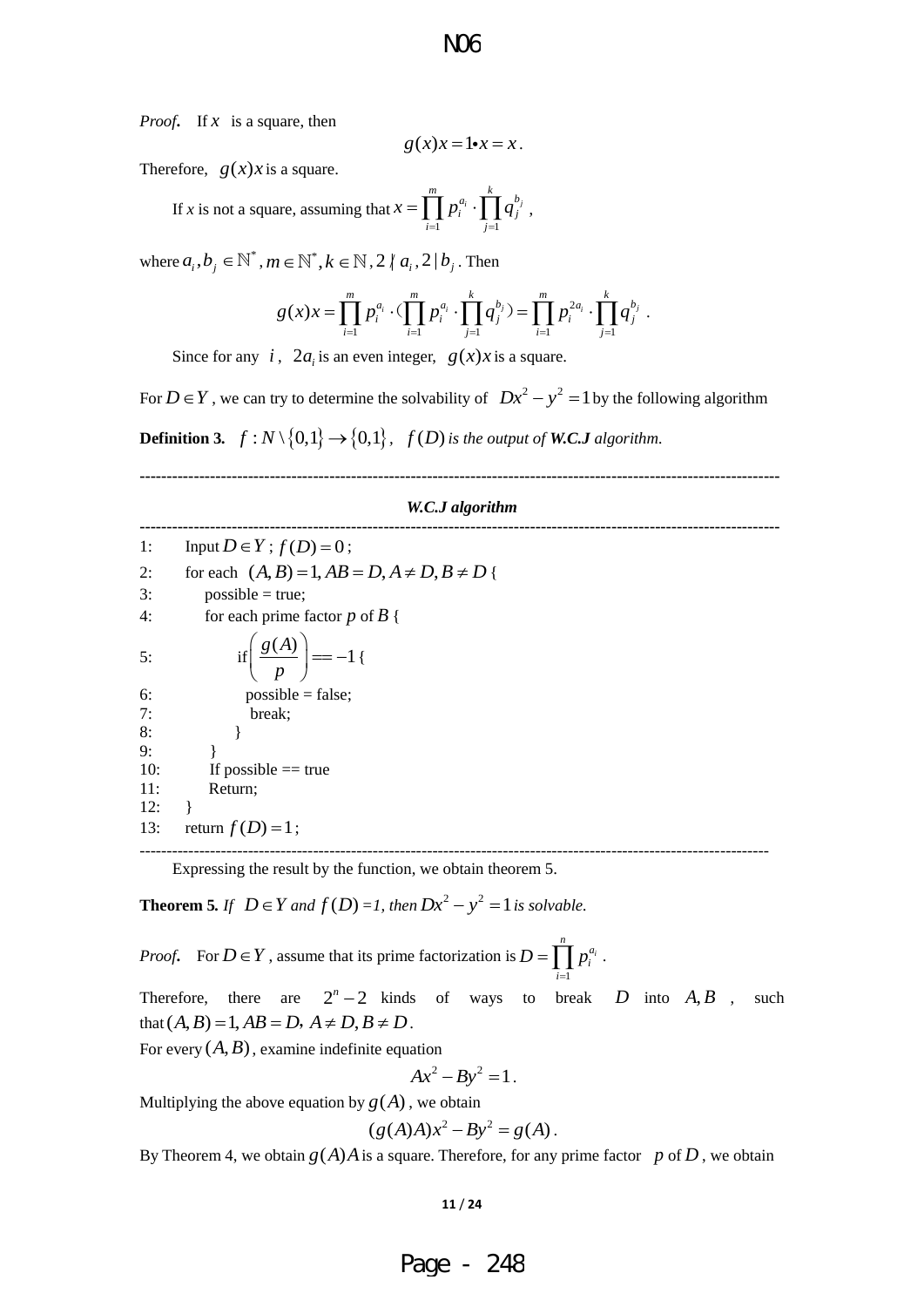Namely,

$$
(g(A)A)x^2 \equiv g(A) \pmod{p}.
$$

$$
\left(\frac{g(A)}{p}\right) = 1.
$$

For every prime factor p of B, we calculate the value of  $\frac{g(A)}{g(A)}$  $\left(\frac{g(A)}{p}\right)$ . If one of the  $\int \frac{g(A)}{g(A)}$  $\left(\frac{g(A)}{p}\right)$ s equals

to  $-1$ , then  $Ax^2 - By^2 = 1$  is unsolvable.

Since  $f(D) = 1$  means that all the  $2^n - 2$  kinds of ways to break D into A, B,  $(A, B) = 1$ ,  $A \neq D$ ,  $B \neq D$ ,  $Ax^{2} - By^{2} = 1$  is unsolvable.

If  $(A, B) = (1, D)$ , adapt the same procedure in the proof of theorem 3, we will find contradiction. Therefore, the final case holds, it derives that  $Dx^2 - y^2 = 1$  is solvable.

**Remark1**. This method may not eliminate some cases for a given  $D \in Y$ .

E.g.  $D = 5^2 \cdot 13^2 \cdot 17$ , we get three possible cases

Case (1) 
$$
A = 13^2
$$
,  $B = 5^2 \times 17$ ,  $\left(\frac{17}{13}\right) = \left(\frac{4}{13}\right) = \left(\frac{2}{13}\right)^2 = 1$ ;

Case (2)  $A = 17$ ,  $B = 5^2 \times 13^2$ ;

Case (3)  $A = 5^2$ ,  $B = 13^2 \times 17$ ;

In case (1), none of the value of the Legendre symbols is  $-1$ . Therefore,  $f(D) = 0$ . However, we can check  $D = 5^2 \cdot 13^2 \cdot 17$  on [15] and actually  $5^2 \times 13^2 \times 17x^2 - y^2 = 1$  is solvable.

**Remark2**. The parity of the power of each prime factor  $p$  of  $D$  is the only important factor in the algorithm. Therefore, we can reduce the power of enormous  $D$  to 1or2. This means that we can construct huge possible *D* from small *D* with  $f(D) = 1$ .

By the main idea of the algorithm, we can give the following corollaries:

**Corollary 1.** Given 
$$
D = \prod_{i=1}^{m} p_i^{a_i} \cdot \prod_{j=1}^{k} q_j^{b_j}
$$
, where  $a_i, b_j \in \mathbb{N}^*$ ,  $m \in \mathbb{N}^*$ ,  $k \in \mathbb{N}, 2 \nmid a_i, 2 \mid b_j$ , and

 $f(D) = 1$ , then for any  $c_i, d_j \in \mathbb{N}^*, m \in \mathbb{N}^*, k \in \mathbb{N}, 2 \nmid c_i, 2 | d_j,$  $\overline{1}$   $\overline{j=1}$  $\prod_{i=1}^{m} p_i^{c_i} \cdot \prod_{j=1}^{k} q_j^{d_j}$  $\overline{i}$  *j*  $E = \prod_{i=1}^{m} p_i^{c_i} \cdot \prod_{i=1}^{n} q_i$  $=\prod_{i=1}^m p_i^{c_i} \cdot \prod_{j=1}^k q_j^{d_j}$ , we

have  $f(E) = 1$ . Namely,  $Ex^2 - y^2 = 1$  is solvable.

**Corollary 2.***Assume that*  $p, q \in Y_s$ ,  $\left( \frac{p}{q} \right) = -1$ *q*  $\in Y_s$ ,  $\left(\frac{p}{q}\right) = -1$ . *A* = { $x | x \equiv q \pmod{4p}$ , *x is a prime*}.  $\forall p_1, \dots, p_n \in A$ ,  $pp_1p_2 \dots p_nx^2 - y^2 = 1$  is solvable.

$$
12/24
$$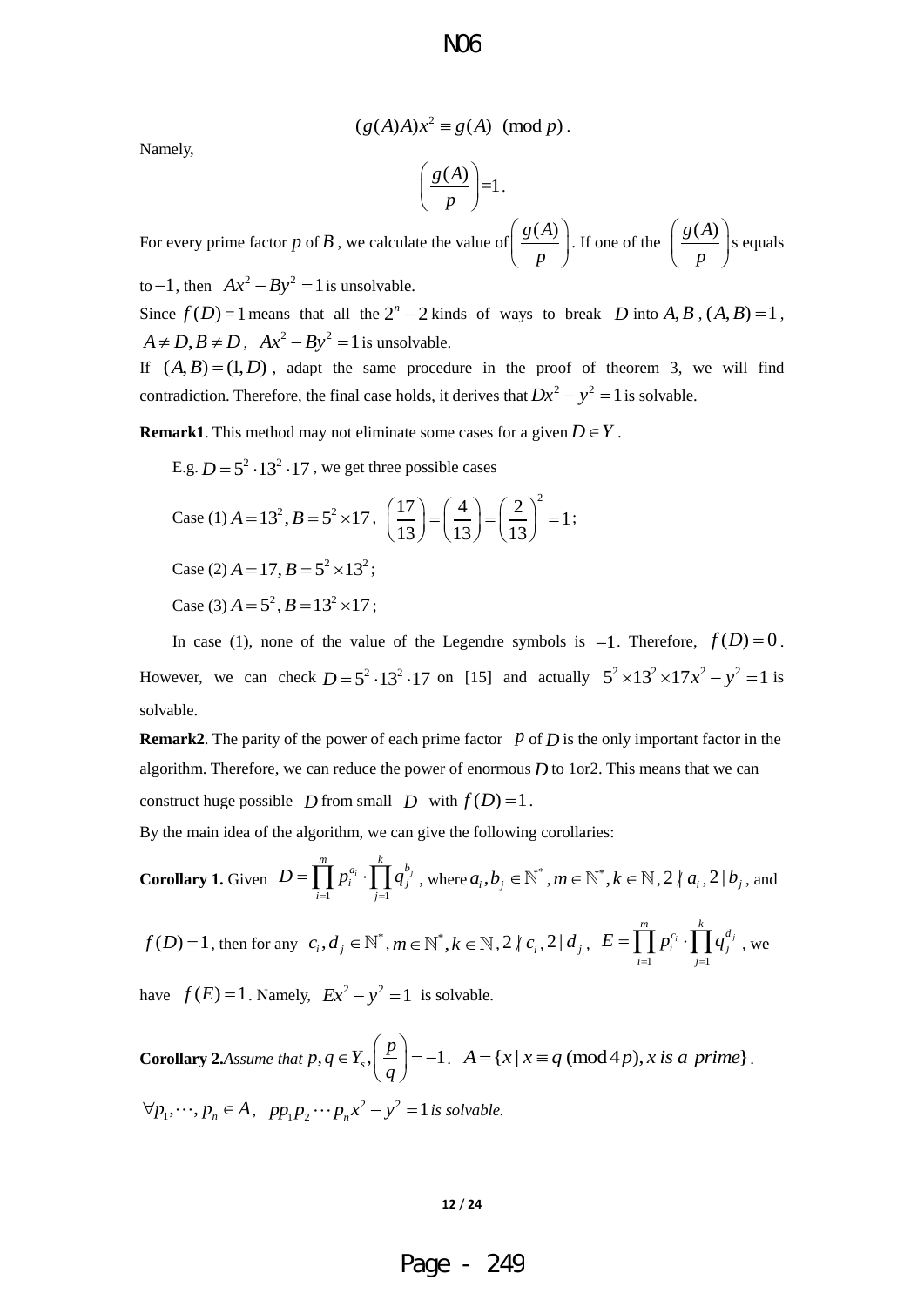**Corollary 3.***Assume that*  $p_1, p_2, \dots, p_n$  *are primes which congruent to 13 modulo 20, a is an odd number, then*  $5^a p_1 p_2 \cdots p_n x^2 - y^2 = 1$  *is solvable.* 

**Corollary 4.***Assume that*  $p_1, p_2, \dots, p_n$  *are primes which congruent to 17 modulo 20, a is an odd number, then*  $5^a p_1 p_2 \cdots p_n x^2 - y^2 = 1$  *is solvable.* 

**Corollary 5.***Assume that*  $p_1, p_2, \dots, p_n$  *are primes which congruent to 5 modulo 52, a is an odd number, then*  $5^a p_1 p_2 \cdots p_n x^2 - y^2 = 1$  *is solvable.* 

**Corollary 6.***Assume that*  $p_1, p_2, \dots, p_n$  *are primes which congruent to 21 modulo 52, a is an odd number, then*  $5^a p_1 p_2 \cdots p_n x^2 - y^2 = 1$  *is solvable.* 

**Corollary 7.***Assume that*  $p_1, p_2, \dots, p_n$  *are primes which congruent to 33 modulo 52, a is an odd number, then*  $5^a p_1 p_2 \cdots p_n x^2 - y^2 = 1$  *is solvable.* 

**Corollary 8.***Assume that*  $p_1, p_2, \dots, p_n$  *are primes which congruent to 37 modulo 52, a is an odd number, then*  $5^a p_1 p_2 \cdots p_n x^2 - y^2 = 1$  *is solvable.* 

**Corollary 9.***Assume that*  $p_1, p_2, \dots, p_n$  *are primes which congruent to 41 modulo 52, a is an odd number, then*  $5^a p_1 p_2 \cdots p_n x^2 - y^2 = 1$  *is solvable.* 

**Corollary 10.***Assume that*  $p_1, p_2, \dots, p_n$  *are primes which congruent to 45 modulo52, a is an odd number, then*  $5^a p_1 p_2 \cdots p_n x^2 - y^2 = 1$  *is solvable.* 

**Corollary 11***.Assume that*  $p, q, r_1, r_2, \dots, r_m, s_1, s_2, \dots, s_k$  are all excellent prime

numbers, 
$$
\left(\frac{p}{q}\right) = -1
$$
,  $\left(\frac{p}{r_i}\right) = -1$ ,  $\left(\frac{q}{s_j}\right) = -1$   $i = 1, 2, \dots, m, j = 1, 2, \dots, k$ , a and b are both

*odd numbers, then*  $p^a q^b r_1 r_2 \cdots r_m s_1 s_2 \cdots s_k x^2 - y^2 = 1$  is solvable.

*corollary* 12. *Assume that*  $p_1, p_2, \dots, p_n, p_{1,1}, p_{1,2}, \dots, p_{1,m_1}, p_{2,1}, p_{2,2}, \dots, p_{2,m_2}, \dots$  $p_{n,1}, p_{n,2}, \cdots p_{n,m_n}$ *are all excellent prime numbers,* 

**13** / **24**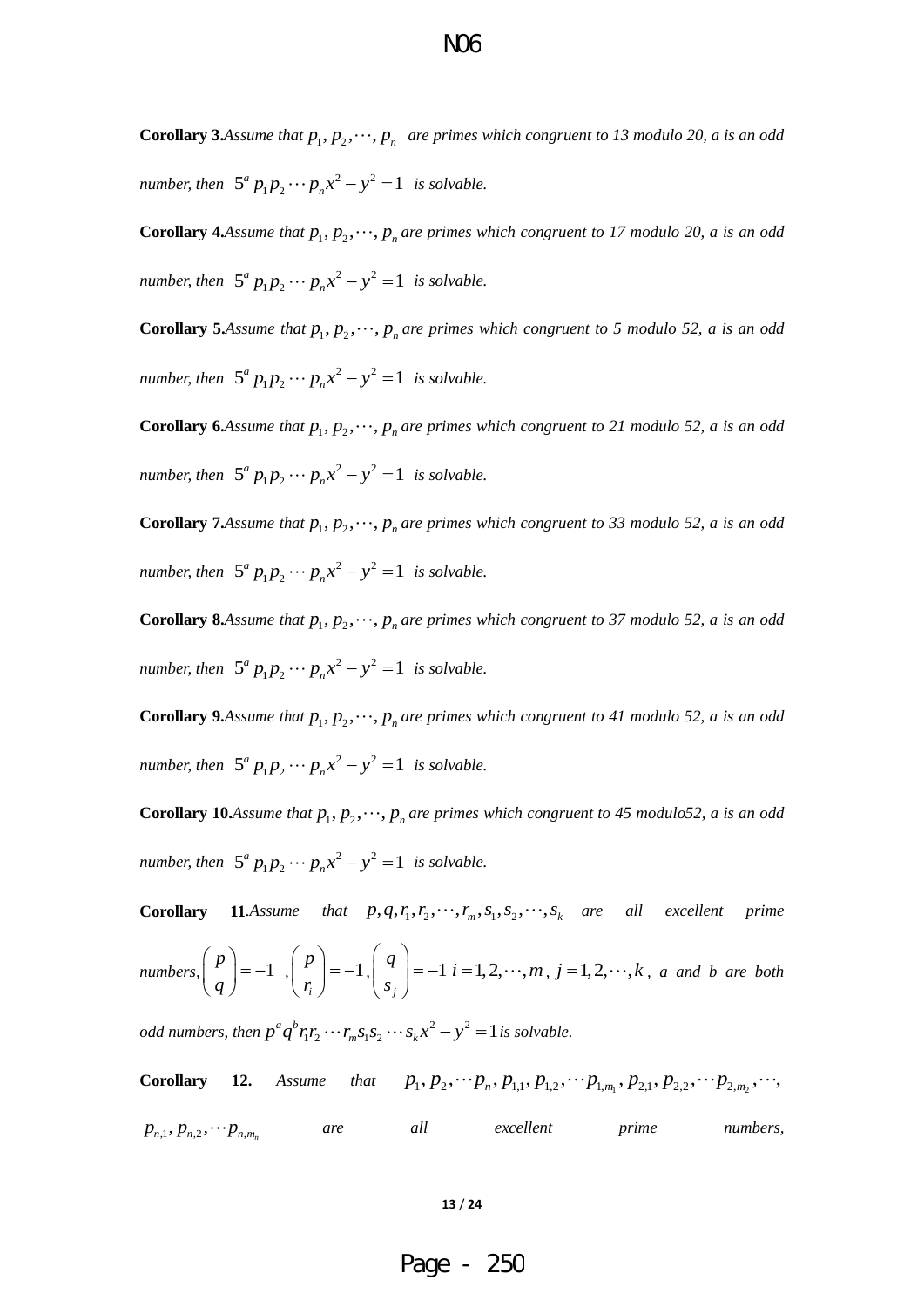$$
\left(\frac{p_i}{p_j}\right) = -1, i, j \in \{1, 2, 3, \cdots, n\}, \quad i \neq j, \left(\frac{p_i}{p_{i,1}}\right) = \left(\frac{p_i}{p_{i,2}}\right) = \cdots = \left(\frac{p_i}{p_{i,m_i}}\right) = -1, \quad i = 1, 2, \cdots, n,
$$
\n
$$
a_1, a_2, \cdots, a_n \text{ are odd numbers, then } \prod_{i=1}^n p_i^{a_i} \cdot \prod_{i=1}^{m_1} p_{1,i} \cdot \prod_{i=1}^{m_2} p_{2,i} \cdot \cdots \cdot \prod_{i=1}^{m_n} p_{n,i} x^2 - y^2 = 1
$$

 $a_1, a_2, \dots, a_n$  are odd numbers, then  $\prod_{1}^{n_1} p_1 \cdots \prod_{n=1}^{m_2} p_2 \cdots \cdots \prod_{n=1}^{m_n} p_n \cdot x^2 - y^2$  $p_{1,i} \cdot \prod^{m_2} p_{2,i} \cdot \dots \cdot \prod^{m_n} p_{n,i}$  $\prod_{i=1}^n p_i^{a_i} \cdot \prod_{i=1}^{m_1} p_{1,i} \cdot \prod_{i=1}^{m_2} p_{2,i} \cdot \cdots \cdot \prod_{i=1}^{m_n} p_{n,i} x^2 - y^2 = 1$  $\prod_{i=1}^{n} p_i^{a_i} \cdot \prod_{i=1}^{m_1} p_{1,i} \cdot \prod_{i=1}^{m_2} p_{2,i} \cdot \cdots \cdot \prod_{i=1}^{m_n} p_{n,i}$  $\prod_{i=1} P_i$ <sup>n</sup>  $\cdot$   $\prod_{i=1} P_{1,i}$   $\cdot \prod_{i=1} P_{2,i}$   $\cdots$   $\cdot \prod_{i} P_{i}$  $p_i^{a_i} \cdot \prod^{m_1} p_{1,i} \cdot \prod^{m_2} p_{2,i} \cdot \cdots \cdot \prod^{m_n} p_{n,i} x^2 - y$ *is solvable.* 

## **3.3 Sufficient and necessary conditions**

We observe that for a given solution  $(x, y)$  to negative Pell equation, we can find a  $D$  for which  $Dx^2 - y^2 = 1$  is solvable. Therefore, by going through all solutions  $(x, y)$ to  $Dx^2 - y^2 = 1$ , we can obtain every *D* that for which  $Dx^2 - y^2 = 1$  is solvable.

Assume that *x* is an integer and for any prime factor *p* of *x*,  $p \in Y_s$ . The solutions to the congruence equation  $r^2 \equiv -1 \pmod{x^2}$  are

$$
r \equiv r_{x,1}, r_{x,2}, \cdots, r_{x,n_x} \pmod{x^2}, (0 < r_{x,1} < r_{x,2} \cdots < r_{x,n_x} < x^2).
$$

By lemma 4, we can obtain  $n_x \ge 2$  Denote 2 , 2  $r_{x,i}^2 + 1$ *x*  $\frac{+1}{2}$  by  $M_{x,i}$ ,  $i = 1, 2, \dots, n_x$ , then  $M_{x,i} \in \mathbb{N}^*.$ 

**Theorem6.**  $Dx^2 - y^2 = 1$  is solvable if and only if ( $\exists x \in \mathbb{N}^*$ , such that for any prime factor P *of x*, we have  $p \equiv 1 \pmod{4}$ , and  $D = x^2 k^2 + 2r_{x,i} k + M_{x,i}$  is suitable for *an*  $i \in \{1, 2, \dots, n_x\}$  and a natural number  $k$  ) or (there is a  $k$ , such and  $k$ *that*  $k \in N^*$  *and*  $D = k^2 + 1$ *).* 

*Proof.* Because  $Dx^2 - y^2 = 1$  is solvable, assume that  $(x_0, y_0)$  is a solution to  $Dx^2 - y^2 = 1$ , then

$$
Dx_0^2 - y_0^2 = 1.
$$

It can be rewritten as 2 0 2  $\mathbf{0}$  $D = \frac{y_0^2 + 1}{2}$ *x*  $=\frac{y_0^2+1}{x^2}$ . Since  $D \in \mathbb{N}^*$ ,  $x_0^2 | y_0^2+1$ , by lemma1, all prime factors of

*x* congruent to 1 modulo 4.

If  $x_0 \neq 1$ , assume that the solutions to the congruence equation are<br>  $r \equiv r_1, r_2, \dots, r_n \pmod{x_0^2}, 0 < r_1 < r_2, \dots < r_n < x^2$ 

\n The equation 
$$
4
$$
 is the solutions to the congruence equation are\n  $r \equiv r_{x_0,1}, r_{x_0,2}, \ldots, r_{x_0, n_{x_0}} \pmod{x_0^2}, 0 < r_{x,1} < r_{x,2} \ldots < r_{x, n_x} < x^2.$ \n

By lemma 4 and the Chinese remainder theorem, we can obtain  $n_x \ge 2$ .

Then there exist  $i \in \{1, 2, \dots, n_x\}$ , and  $k \in \mathbb{N}$ , such that  $r_{x_0}$  $r_{x_0,i} + kx_0^2 = y_0$ . Denote  $\frac{x_0}{x_0}$ 2 , 2 0  $r_{x_0,i}^2 + 1$ *x*  $\overline{+}$ 

#### **14** / **24**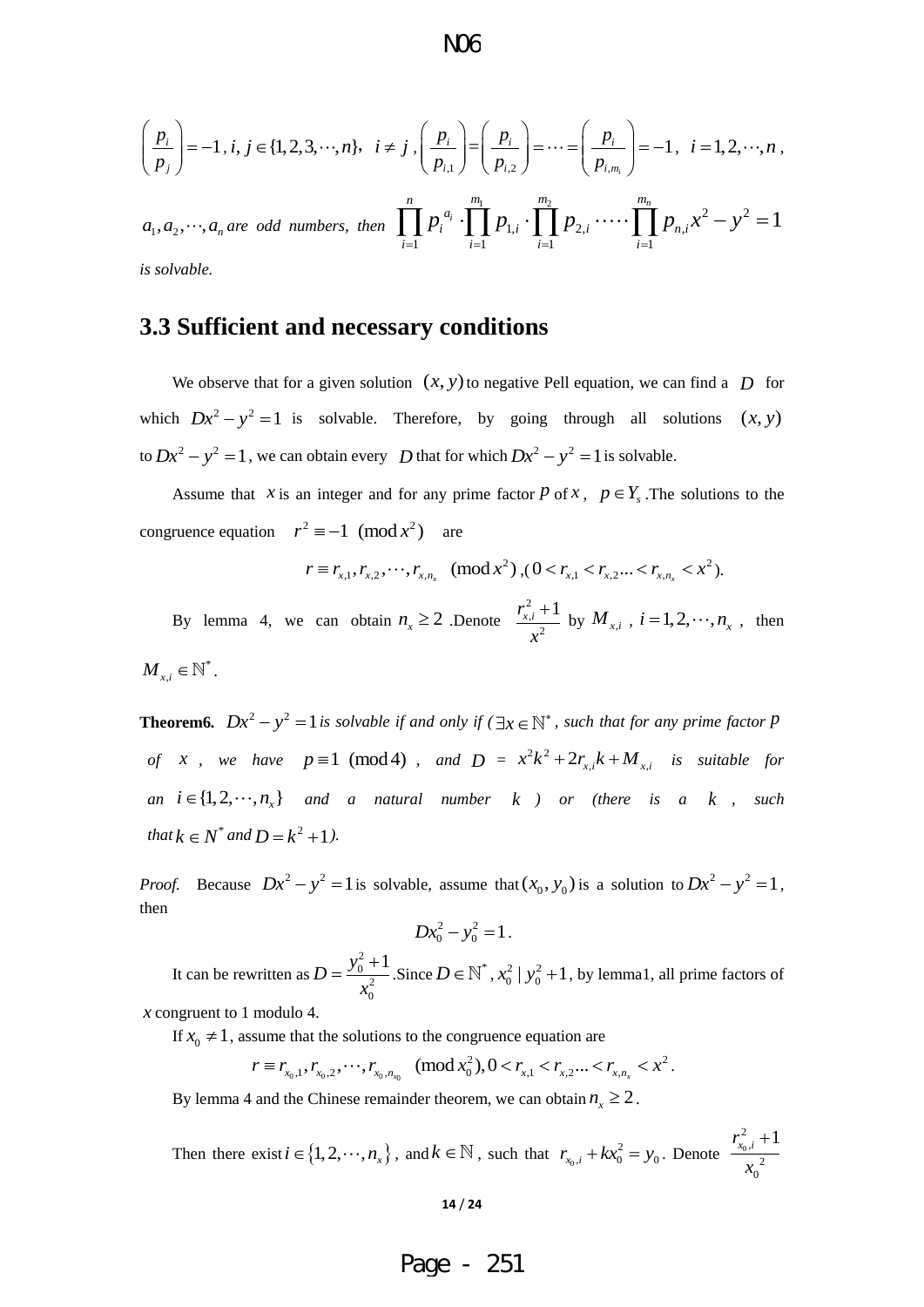by  $M_{x_0,i}$ . Then

$$
D = \frac{y_0^2 + 1}{x_0^2} = \frac{(r_{x_0,i} + kx_0^2)^2 + 1}{x_0^2} = x_0^2k^2 + 2r_{x_0,i}k + M_{x_0,i}.
$$

If  $x_0 = 1$ , then  $D = y_0^2 + 1$ . There is a  $k \in \mathbb{N}^*$ , such that  $D = k^2 + 1$ .

Conversely, when  $D = x_0^2 k^2 + 2r_{x_0,i} k + M_{x_0,i}$ , denote 0  $\mathbf{0}$ 2  $0 + x_0$ , .<br>*x*<sub>0</sub>,*i*,  $x = x$  $y = kx_0^2 + r$  $\int x =$  $\begin{cases} y = kx_0^2 + r_{x_0,i}, \end{cases}$  and substitute it

into  $Dx^2 - y^2 = 1$ . Then

$$
Dx^{2} - y^{2} = Dx_{0}^{2} - (kx_{0}^{2} + r_{x_{0},i})^{2}
$$
  
=  $(x_{0}^{2}k^{2} + 2r_{x_{0},i}k + M_{x_{0},i})x_{0}^{2} - (kx_{0}^{2} + r_{x_{0},i})^{2}$   
=  $M_{x_{0},i}x_{0}^{2} - r_{x_{0},i}^{2} = \frac{r_{x_{0},i}^{2} + 1}{x_{0}^{2}}x_{0}^{2} - r_{x_{0},i}^{2}$ 

 $=1$ Hence,  $Dx^2 - y^2 = 1$  is solvable. When  $D = k^2 + 1$ , let 1, , *x*  $y = k$  $\left(x\right)$  $\begin{cases} x^2 - 1, \\ y = k, \end{cases}$  and substitute it to  $Dx^2 - y^2 = 1$ ,  $Dx^{2} - y^{2} = D^{2} - k^{2} = k^{2} + 1 - k^{2} = 1$ .

Therefore,  $Dx^2 - y^2 = 1$  is solvable.

By theorem 6, we can construct infinite sequences of numbers such that all terms, represents a *D* for which  $Dx^2 - y^2 = 1$  solvable. For example,

| $x^2$    | $r_1, r_2$ | $M_1, M_2$ |
|----------|------------|------------|
| $5^2$    | 7,18       | 2,13       |
| $13^{2}$ | 70,99      | 29,58      |
| $17^{2}$ | 38,251     | 5,218      |
| $29^{2}$ | 41,800     | 2,701      |
|          |            |            |

Table 1. the quadratic form *D* by theorem 6

 $G(5^2; 7; k) = 25k^2 + 14k + 2$ ,  $G(5^2; 18; k) = 25k^2 + 36k + 13$ ,  $G(13^2; 70; k) = 169k^2 + 140k + 29$ ,  $G(13^2; 99; k) = 169k^2 + 198k + 58$ ,  $G(17^2; 38; k) = 289k^2 + 76k + 5$ ,  $G(17^2; 251; k) = 361k^2 + 502k + 218$ ,  $G(29^2; 41; k) = 841k^2 + 82k + 2$ ,  $G(29^2; 800; k) = 841k^2 + 1600k + 701$ .

In the above formulae, when  $k \in N$ , we can find infinitely many D such that  $Dx^2 - y^2 = 1$  is solvable.

#### **15** / **24**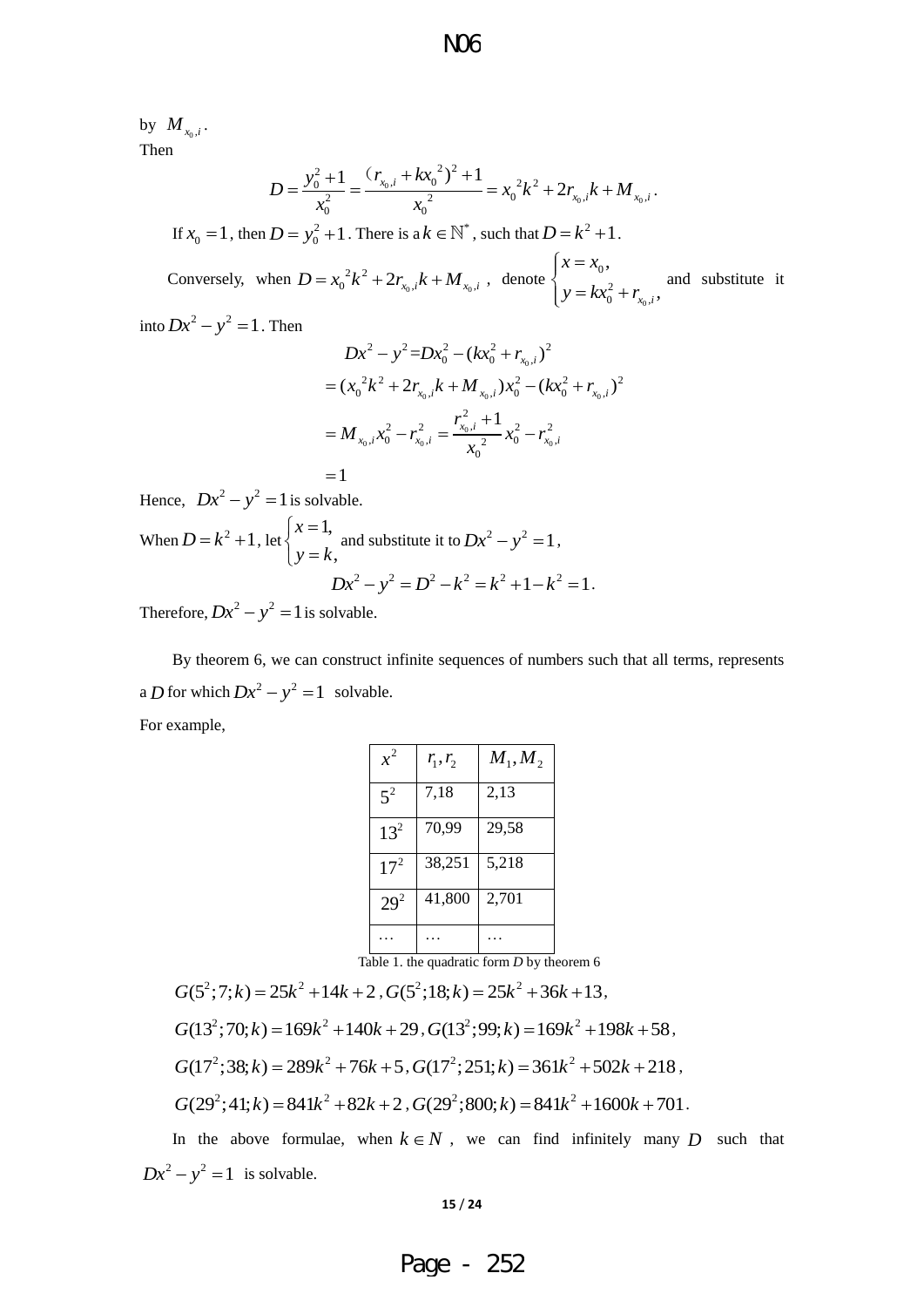Namely,

$$
(25k2 + 14k + 2)x2 - y2 = 1, \t(25k2 + 36k + 13)x2 - y2 = 1,(169k2 + 140k + 29)x2 - y2 = 1, (169k2 + 198k + 58)x2 - y2 = 1,(289k2 + 76k + 5)x2 - y2 = 1, (361k2 + 502k + 218)x2 - y2 = 1,(841k2 + 82k + 2)x2 - y2 = 1, (841k2 + 1600k + 701)x2 - y2 = 1,
$$

are solvable for any natural number *k*.

When *x* is a positive odd integer containing a prime factor *P* which belongs to  $Y_s$ or  $x = 1$ , by going through the domain of  $k$ , we obtain the union of infinite sequences. For every term in the sequences, the Pell equation  $Dx^2 - y^2 = 1$  is solvable and all solvable D are contained in these sequences. That is why this theorem is a necessary and sufficient condition for determining the solvability of  $Dx^2 - y^2 = 1$ . It also gives a way to construct D in quadratic form.

**Theorem7***. Assume that*  $D \in Y$ *, the least positive solution to*  $x^2 - Dy^2 = 1$  *is*  $(x_0, y_0)$ *, then* 

$$
Dx^2 - y^2 = 1
$$
 is solvable  $\Leftrightarrow \forall p \in Y_s$  and  $p \mid D, p \nmid x_0 - 1$ 

*Proof.* (proof by contradiction) If  $\exists p \in Y_s$  and  $p | D$ , such that  $p | x_0 - 1$ .

Since  $Dx^2 - y^2 = 1$  is solvable, suppose  $(x'_n, y'_n)$  is a solution to it, note that

$$
(2(y'_n)^2 + 1)^2 - 4Dx'_n y'_n
$$
  
=  $(Dx'_n^2 + y'_n)^2 - 4Dx'_n y'_n$   
=  $D^2x'_n^4 + y'_n^4 - 2Dx'_n y'_n$   
=  $(Dx'_n^2 - y'_n)^2$   
= 1

Then  $(2(y'_n)^2 + 1, 2x'_n y'_n)$  is a solution to  $x^2 - Dy^2 = 1$ .

By lemma 3, for the solutions of  $Dx^2 - y^2 = 1$ , we have

$$
\begin{cases} x_{n+2} = 2x_{n+1}x_0 - x_n \\ x_1 = 2x_0^2 - 1 \end{cases}.
$$

Because  $\exists p \in Y_s$  and  $p \mid D$ , such that  $p \mid x_0 - 1$ , according to our recursion formula, we can obtain

$$
x_n \equiv 1 \pmod{p}, n \in \mathbb{N}.
$$

Denote  $2y_n^2 + 1$  by  $x_m$ , then  $x_m \equiv 1 \pmod{p}$ , which means that  $p | x_m - 1$ .

**16** / **24**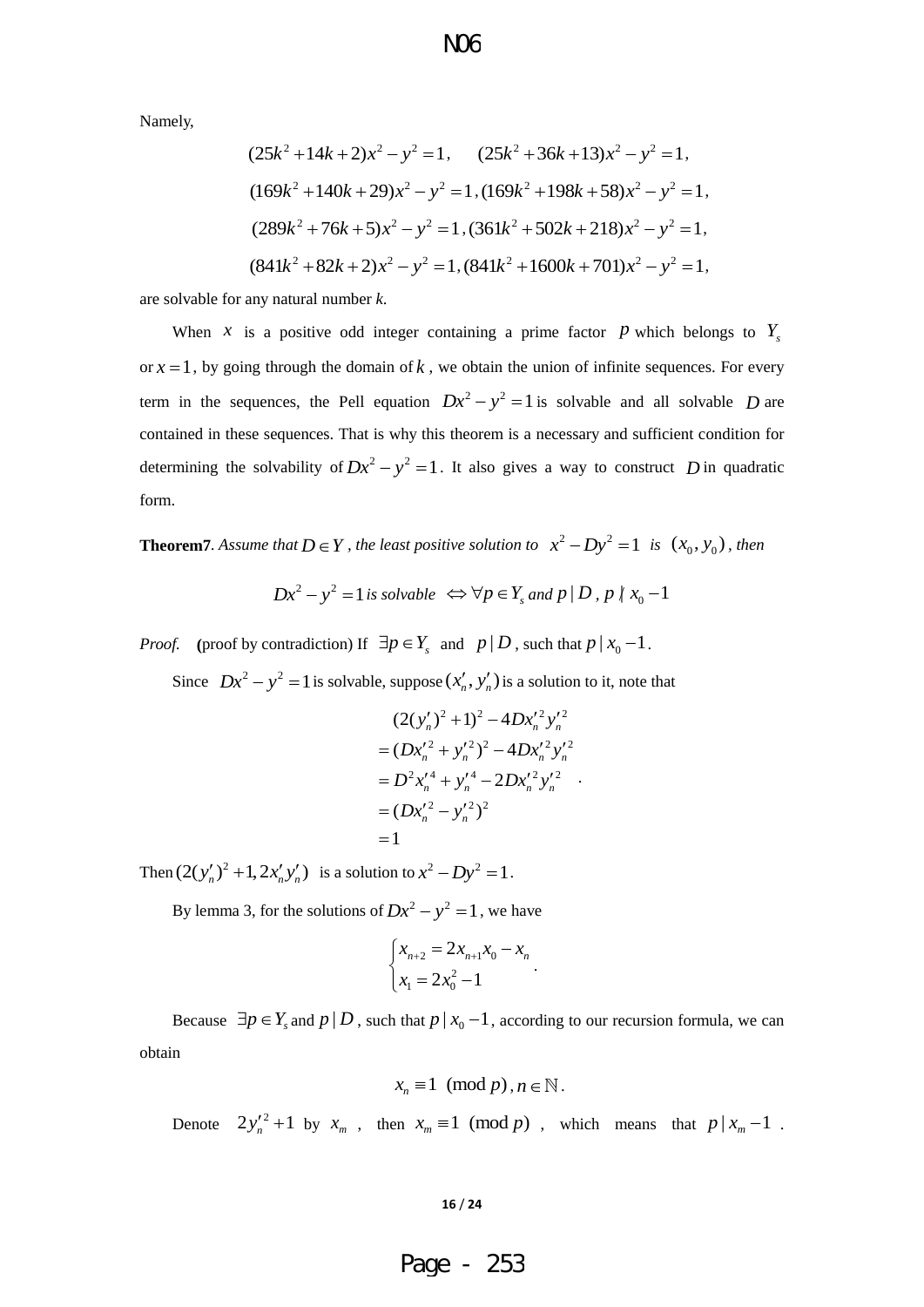Because  $y'_n{}^2 = \frac{x_m - 1}{2} \equiv 0 \pmod{p}$  $\frac{r^2}{n} = \frac{\lambda_m}{n}$  $y_n^2 = \frac{x_m - 1}{2} \equiv 0 \pmod{p}$ , we obtain

$$
Dx_n'^2 - y_n'^2 \equiv 0 \pmod{p}.
$$

However,  $Dx'_n{}^2 - y'_n{}^2 = 1 \equiv 1 \pmod{p}$ , leading to a contradiction.

Conversely, If  $\forall p \in Y_s$  and  $p | D$ ,  $p \nmid x_0 - 1$ . Then, by theorem 2, 2  $\mid x_0, 2 \mid y_0$ , so

$$
\left(\frac{x_0+1}{2}\right)\cdot \left(\frac{x_0-1}{2}\right) = D\left(\frac{y_0}{2}\right)^2.
$$

We obtain

$$
p\mid \frac{x_0+1}{2}.
$$

Because  $(\frac{x_0+1}{2}, \frac{x_0-1}{2}) = 1$  $\begin{array}{cc} 2 & 2 \end{array}$  $(\frac{x_0+1}{x_0-1}, \frac{x_0-1}{x_0}) = 1$ , by lemma 5, there are two integers  $u, v$  such that  $(u, v) = 1$ ,

and

$$
\begin{cases}\n\frac{x_0 + 1}{2} = Du^2, \\
\frac{x_0 - 1}{2} = v^2,\n\end{cases}
$$

.

Therefore,

$$
Du^{2}-v^{2}=\frac{x_{0}+1}{2}-\frac{x_{0}-1}{2}=1.
$$

It means that  $(u, v)$  is a solution to  $Dx^2 - y^2 = 1$ .

By theorem 1, if  $Dx^2 - y^2 = 1$  is solvable, then  $D \in Y$  or  $D \in U$  when  $D \in U$ , the solvability of  $Dx^2 - y^2 = 1$  is still unknown. Theorem7 gives a sufficient and necessary condition for  $Dx^2 - y^2 = 1$  to be solvable when  $D \in Y$ .

However, this theorem is not suitable for determining the solvability, if  $Dx^2 - y^2 = 1$  is solvable, assume that the least positive solution to  $Dx^2 - y^2 = 1$  is  $(x'_0, y'_0)$  and the least positive solution to  $x^2 - Dy^2 = 1$  is  $(x_0, y_0)$ . They satisfy the inequalities

$$
x'_0 < x_0, \, y'_0 < y_0 \, .
$$

(We will give further illustration in the proof of theorem 8).

If we use this theorem for determining the solvability, we have to find the least positive solution to  $x^2 - Dy^2 = 1$ . However, as the least positive solution to  $x^2 - Dy^2 = 1$  is greater than the least positive solution to  $Dx^2 - y^2 = 1$ , time complexity of solving  $x^2 - Dy^2 = 1$  is greater than solving  $Dx^2 - y^2 = 1$  directly.

**17** / **24** Despite this, the theorem actually serves as a bridge between the two problems herein,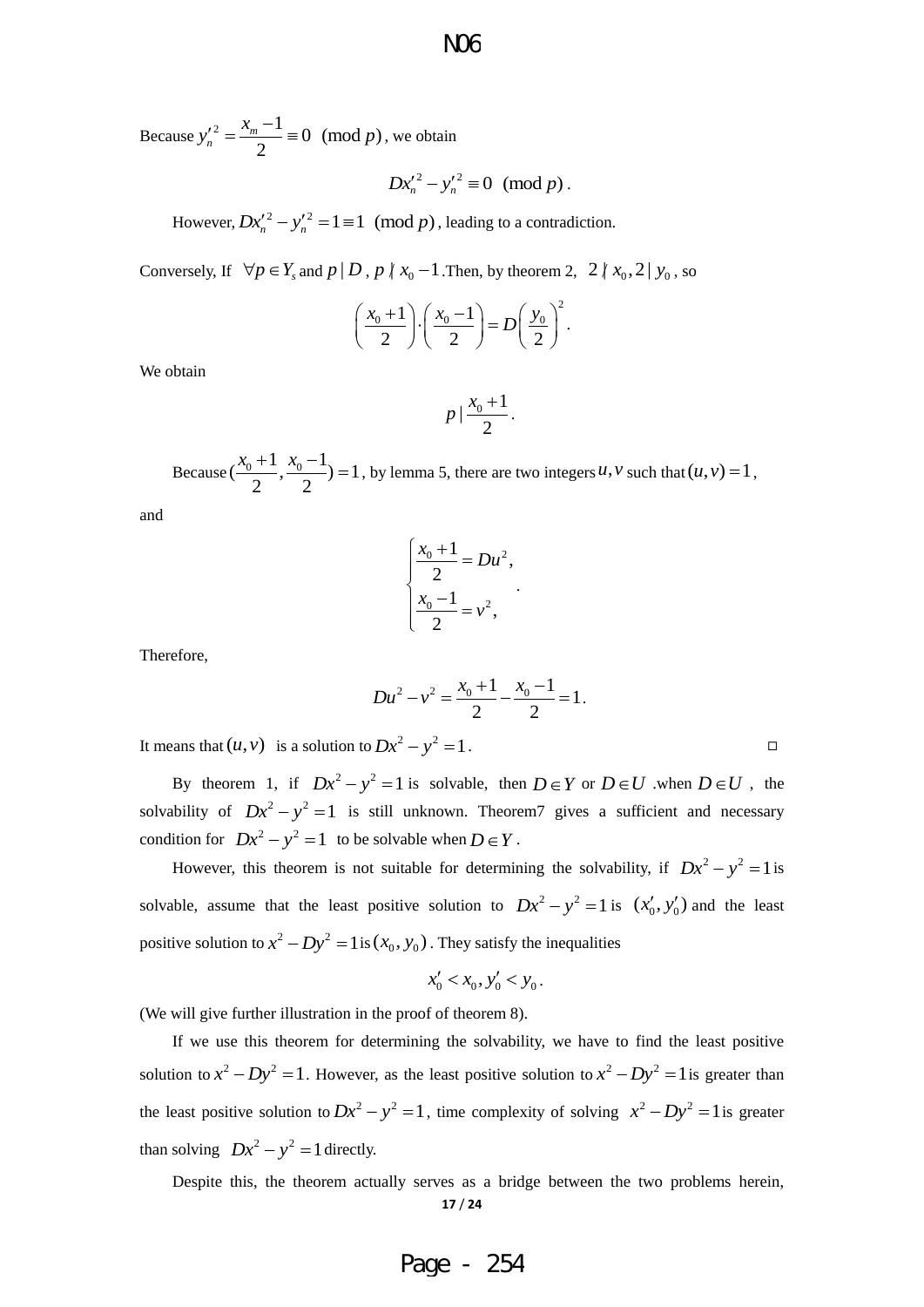namely the solvability of  $Dx^2 - y^2 = 1$  and the determination of a solution of  $x^2 - Dy^2 = 1$ . It is also a practical method if the least positive solution  $(x_0, y_0)$  to  $x^2 - Dy^2 = 1$  is obvious since one merely needs to verify whether  $p \nmid x_0 - 1$  to determine whether or not the negative Pell equation is solvable.

**Theorem 8.***Assume that*  $D \in Y$ , and  $Dx^2 - y^2 = 1$  is solvable, by lemma 3 its general solution  $(x'_n, y'_n)$  can be given by its least positive solution  $(x'_0, y'_0)$  through

$$
\sqrt{D}x'_n + y'_n = (\sqrt{D}x'_0 + y'_0)^{2n+1}, n \in \mathbb{N}^*.
$$

Let  $N_D$  be the set of these solutions  $(x'_n, y'_n)$ . Similarly, by lemma2, let  $P_D$  be the set of *general evenly indexed solutions*  $(x_{2n}, y_{2n})$  *to*  $x^2 - Dy^2 = 1$ .

*We can obtain a one-to-one mapping*  $g: P_D \to N_D$ . *Namely,* 

$$
\begin{cases} x'_i = \sqrt{\frac{x_{2i}+1}{2D}}, \\ y'_i = \sqrt{\frac{y_{2i}+1}{2}}, \end{cases}
$$

*Proof.* Assume that  $D \in Y$ , the least positive solution to  $x^2 - Dy^2 = 1$  is  $(x_0, y_0)$ , then (3.14)  $x_0^2 - Dy_0^2 = 1$ .

Assume that  $p$  is a prime factor of  $D$ . Taking (3.14) modulo  $p$ , we obtain

(3.15) 2  $x_0^2 \equiv 1 \pmod{p}$ .

(3.15) is equivalent to

 $x_0 \equiv \pm 1 \pmod{p}$ .

If  $x_0 \equiv 1 \pmod{p}$ , apply the recurrence relation of the solution to  $x^2 - Dy^2 = 1$  by lemma 2, we obtain

(3.16)

 $x_n \equiv 1 \pmod{p}, n \in \mathbb{N}^*$ .

If  $Dx^2 - y^2 = 1$  is solvable, assume that  $(x'_n, y'_n)$  is a solution. Note that

$$
(2(y'_n)^2 + 1)^2 - 4Dx'_n y'_n
$$
  
=  $(Dx'_n^2 + y'_n)^2 - 4Dx'_n y'_n$   
=  $D^2x'_n^4 + y'_n^4 - 2Dx'_n y'_n$   
=  $(Dx'_n^2 - y'_n)^2$   
= 1

Then  $(2(y'_n)^2 + 1, 2x'_n y'_n)$  is a solution to  $x^2 - Dy^2 = 1$ .

Denote  $2y_n^2 + 1$  by  $x_m$ , then by (3.16),  $x_m \equiv 1 \pmod{p}$ . Therefore,

$$
2(y'_n)^2 + 1 \equiv 1 \pmod{p}.
$$

Hence,

$$
y'_n \equiv 0 \pmod{p}.
$$

$$
18 \; / \; 24
$$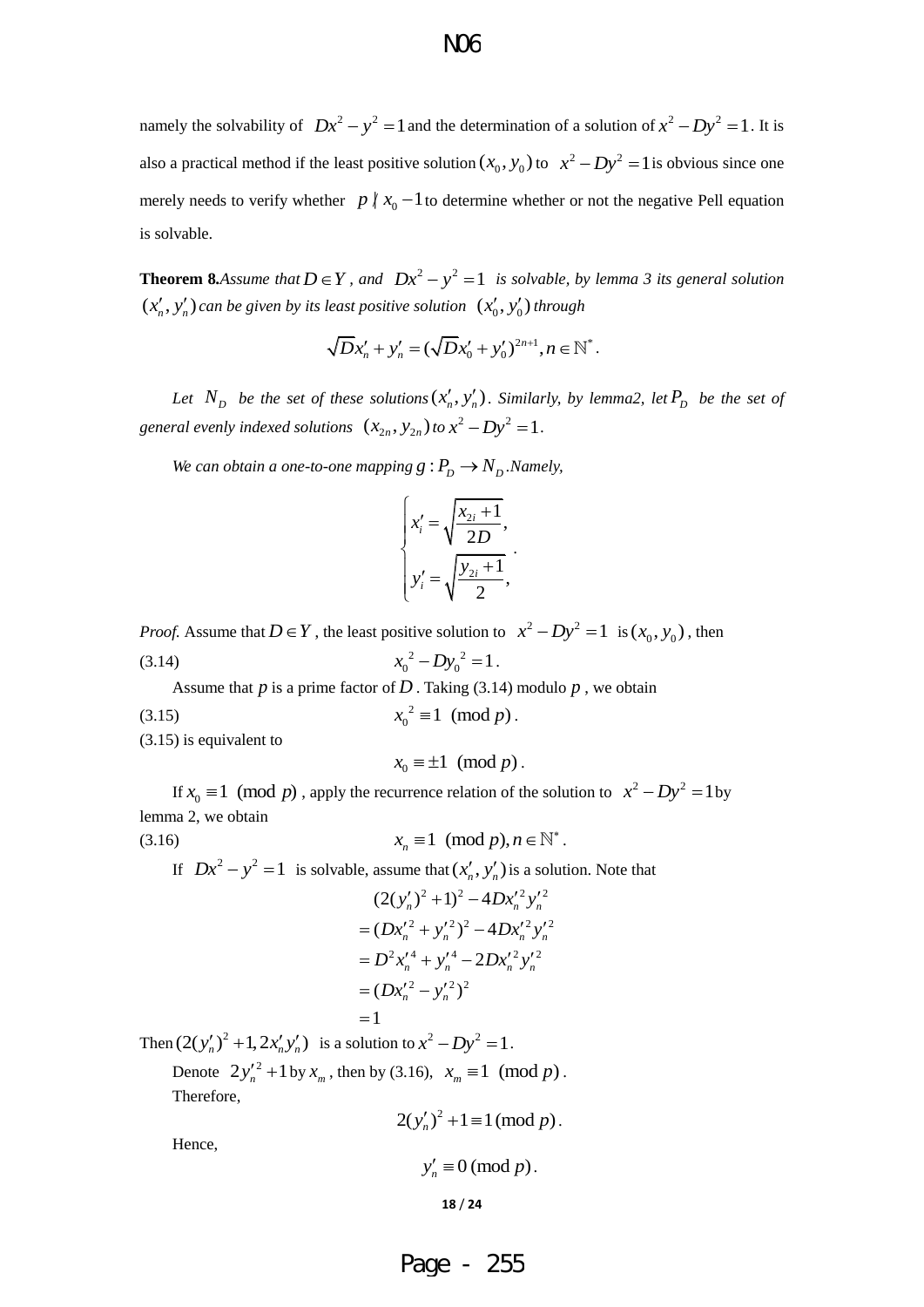Taking  $Dx_n^2 - y_n^2 = 1$  modulo *P*, we obtain

$$
1 = Dx_n^2 - y_n^2 \equiv 0 \times x_n^2 - 0^2 \equiv 0 \pmod{p}.
$$

Contradiction.

Therefore, for any prime factor  $p$  of  $D$ , we have,  $x_0 \equiv -1 \pmod{p}$ .

By lemma2, we obtain

$$
\begin{aligned}\n\text{train} \\
x_{2i} \equiv -1 \pmod{p}, \quad x_{2i+1} \equiv 1 \pmod{p}, \quad \forall i \in \mathbb{N}\n\end{aligned}
$$

 $\forall i \in \mathbb{N}$ , we have  $x_{2i}^2 - Dy_{2i}^2 = 1$ , by theorem 2, we have  $2 \nmid x_{2i}, 2 \nmid y_{2i}$ . Therefore

$$
\left(\frac{x_{2i}+1}{2}\right)\cdot\left(\frac{x_{2i}-1}{2}\right)=D\left(\frac{y_{2i}}{2}\right)^2.
$$

Since  $x_{2i} \equiv -1 \pmod{p}$ , 2  $\vert x_{2i}, (p, 2) = 1$ , we obtain

$$
p\mid\frac{x_{2i}+1}{2}
$$

holds for any prime factor  $p$  of  $D$ .

Therefore, by lemma 5,  $\exists u_i, v_i \in \mathbb{N}^*$ , such that

$$
\begin{cases} \frac{x_{2i}+1}{2} = Du_i^2, \\ \frac{x_{2i}-1}{2} = v_i^2, \end{cases}
$$

.

Implying

$$
Du_i^2-v_i^2=1.
$$

Namely,  $(u_i, v_i)$  is a solution to  $Dx^2 - y^2 = 1$ . Here,

$$
\begin{cases} u_i = \sqrt{\frac{x_{2i}+1}{2D}}, \\ v_i = \sqrt{\frac{y_{2i}+1}{2}}, \end{cases}
$$

We obtain a mapping *g* from *P<sub>D</sub>* to *N<sub>D</sub>*, namely,  
\n
$$
g:(x_{2i}, y_{2i}) \mapsto (\sqrt{\frac{x_{2i}+1}{2D}}, \sqrt{\frac{x_{2i}+1}{2}}).
$$

Note that,  $\forall i < j \in \mathbb{N}$ , by lemma2, we obtain

$$
x_{2i} < x_{2j}, y_{2i} < y_{2j}.
$$

Therefore

$$
\sqrt{\frac{x_{2i}+1}{2D}} < \sqrt{\frac{x_{2j}+1}{2D}}, \sqrt{\frac{x_{2i}+1}{2}} < \sqrt{\frac{x_{2j}+1}{2}}.
$$

This shows that *g* is an injection.

 $\forall i \in \mathbb{N}$ , assume that  $(x'_i, y'_i)$  is a solution to  $Dx^2 - y^2 = 1$ . Note that

#### **19** / **24**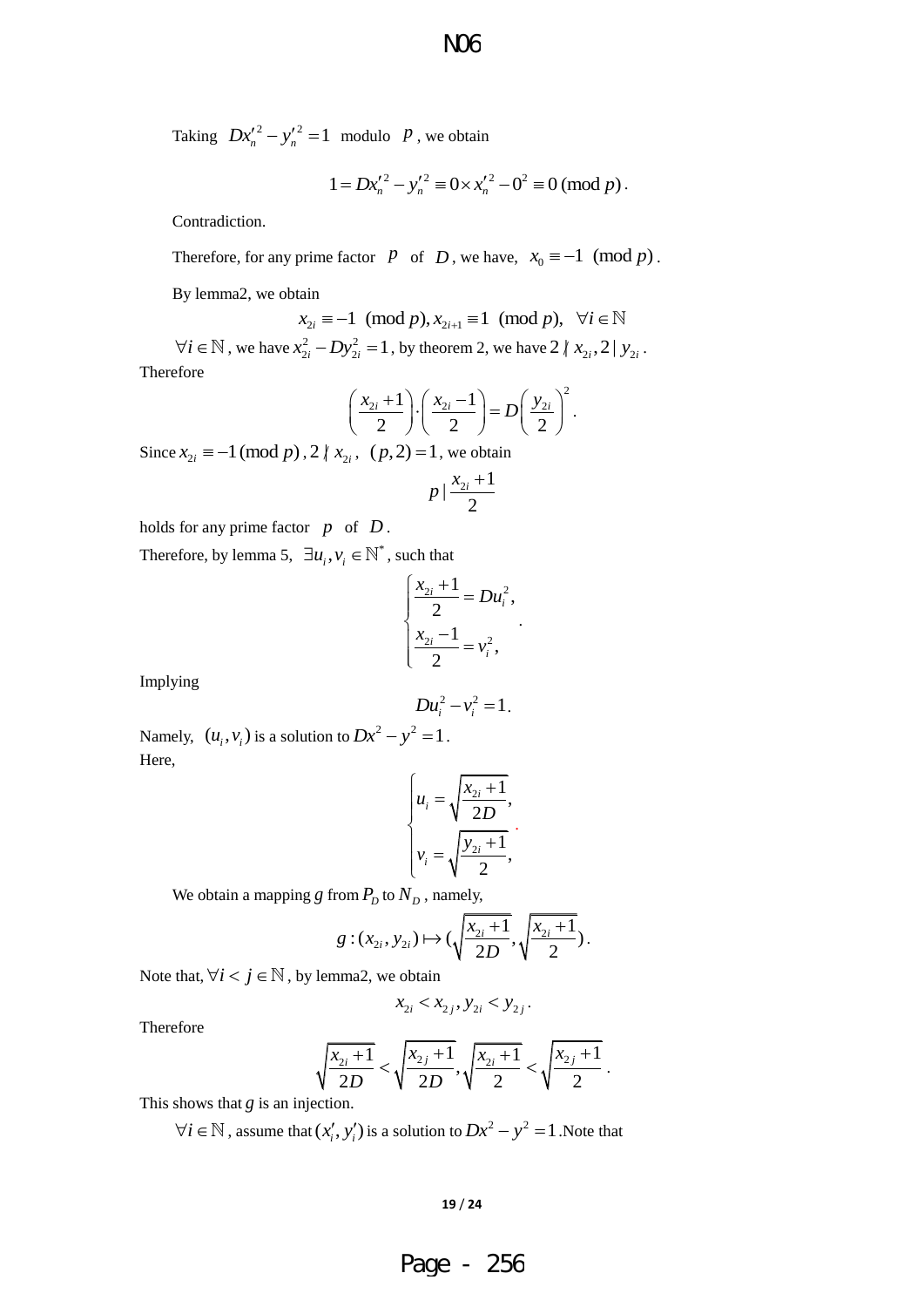$$
(2y_i'^2 + 1)^2 - D(2x_i'y_i')^2
$$
  
\n
$$
= (Dx_i'^2 + y_i'^2)^2 - 4Dx_i'^2y_i'^2
$$
  
\n
$$
= D^2x_i'^4 + y_i'^4 - 2Dx_i'^2y_i'^2
$$
  
\n
$$
= (Dx_i'^2 - y_i'^2)^2
$$
  
\n
$$
= 1.
$$
  
\n
$$
(2(y_i')^2 + 1, 2x_i'y_i')
$$
  
\n
$$
\sqrt{\frac{y_i'^2 + 1}{D}} = \sqrt{\frac{Dx_i'^2}{D}} = x_i', \sqrt{\frac{u - 1}{2}}
$$
  
\nto  $N_D$ , there is an inverse image  
\nthe mapping.  
\n**and experime**  $\theta$   
\n $\theta$   
\n $\theta$   
\n $\theta$   
\n $\theta$   
\n $\theta$   
\n $\theta$   
\n $\theta$   
\n $\theta$   
\n $\theta$   
\n $\theta$   
\n $\theta$   
\n $\theta$   
\n $\theta$   
\n $\theta$   
\n $\theta$   
\n $\theta$   
\n $\theta$   
\n $\theta$   
\n $\theta$   
\n $\theta$   
\n $\theta$   
\n $\theta$   
\n $\theta$   
\n $\theta$   
\n $\theta$   
\n $\theta$   
\n $\theta$   
\n $\theta$   
\n $\theta$   
\n $\theta$   
\n $\theta$   
\n $\theta$   
\n $\theta$   
\n $\theta$   
\n $\theta$   
\n $\theta$   
\n $\theta$   
\n $\theta$   
\n $\theta$   
\n $\theta$   
\n $\theta$   
\n $\theta$   
\n $\theta$   
\n $\theta$   
\n $\theta$   
\n $\theta$   
\n $\theta$   
\n $\theta$   
\n $\theta$ 

Therefore

$$
(2(y_i')^2 + 1, 2x_i'y_i')
$$

is a solution to  $x^2 - Dy^2 = 1$ . Since

$$
\sqrt{\frac{2(y_i')^2 + 1 + 1}{2D}} = \sqrt{\frac{y_i'^2 + 1}{D}} = \sqrt{\frac{Dx_i'^2}{D}} = x_i', \sqrt{\frac{u - 1}{2}} = \sqrt{\frac{2y_i'^2}{2}} = y_i',
$$

holds for every  $(x'_i, y'_i)$  belonging to  $N_D$ , there is an inverse image belonging to  $P_D$ .

Therefore, *g* is a surjection.

To conclude, *g* is a one-to-one mapping.

## **4. Related work and experiments**

[3][4][5] proved that the following negative Pell equations are solvable:  
(4.1) 
$$
x^2 - 5(5n \pm 2)y^2 = -1(n \equiv -1(\text{mod } 4))
$$
, where  $5n \pm 2$  is a prime number;

 $(4.2) x<sup>2</sup> - 5py<sup>2</sup> = -1$ , where *P* is a Fermat prime and  $p \neq 3.5$ ;

 $(4.3) x<sup>2</sup> - p(pn \pm 2) y<sup>2</sup> = -1$ , where  $n \equiv -1 \pmod{4}$  is a prime,  $p \equiv -3 \pmod{8}$  is a prime.

Actually, the solvability of these three negative Pell equations are straightforward from theorem 3, because the given  $D$  in the three papers follows from theorem 3. The proofs are shown below.

For 
$$
x^2-5(5n\pm 2)y^2 = -1(n \equiv -1(\text{mod }4))
$$
, where  $5n\pm 2$  is a prime number,

since  $n = -1 \pmod{4}$ , we obtain  $5n \pm 2 \equiv n \pm 2 \equiv 1 \pmod{4}$ . Since  $5n \pm 2$  is a prime number,

$$
5n \pm 2
$$
 belongs to  $Y_s$ . Because 5 belongs to  $Y_s$ , substitute *P* into 5, *q* into  $5n \pm 2$ , we obtain\n
$$
\left(\frac{p}{q}\right) = \left(\frac{5}{5n \pm 2}\right) = \left(\frac{5n \pm 2}{5}\right) = \left(\frac{\pm 2}{5}\right) = \left(\frac{2}{5}\right) = -1.
$$

Applying theorem 3(ii), the above negative Pell equation (4.1) is solvable.

For  $x^2 - 5py^2 = -1$ , where p is a Fermat prime and  $p \neq 3,5$ . Denote  $2^{2^n} + 1$  by p. Because  $p \neq 3, 5$ ,  $n \geq 2$ . Therefore,  $p = 2^{2^n} + 1 \equiv 1 \pmod{4}$ , namely, p belongs to  $Y_s$ . Also,<br>  $p = 2^{2^n} + 1 = 4^{2^{n-1}} + 1 \equiv (-1)^{2^{n-1}} + 1 \equiv 2 \pmod{5}$ .  $\binom{n}{r}$  1  $\binom{2^{n-1}}{r}$  1  $\binom{1}{r}$  $-1$   $1$   $(1)^{2^{n-1}}$ Therefore,  $p = 2^{2^n} + 1 \equiv 1 \pmod{4}$ , namely, p  $\downarrow$ <br>=  $2^{2^n} + 1 = 4^{2^{n-1}} + 1 \equiv (-1)^{2^{n-1}} + 1 \equiv 2 \pmod{5}$ .

$$
p = 2^{2^n} + 1 = 4^{2^{n-1}} + 1 \equiv (-1)^{2^{n-1}} + 1 \equiv 2 \pmod{5}.
$$

Hence,

$$
\left(\frac{p}{q}\right) = \left(\frac{2^{2^n}+1}{5}\right) = \left(\frac{2}{5}\right) = -1.
$$

Applying theorem3(iii), the above negative Pell equation(4.2) is solvable.

Page - 257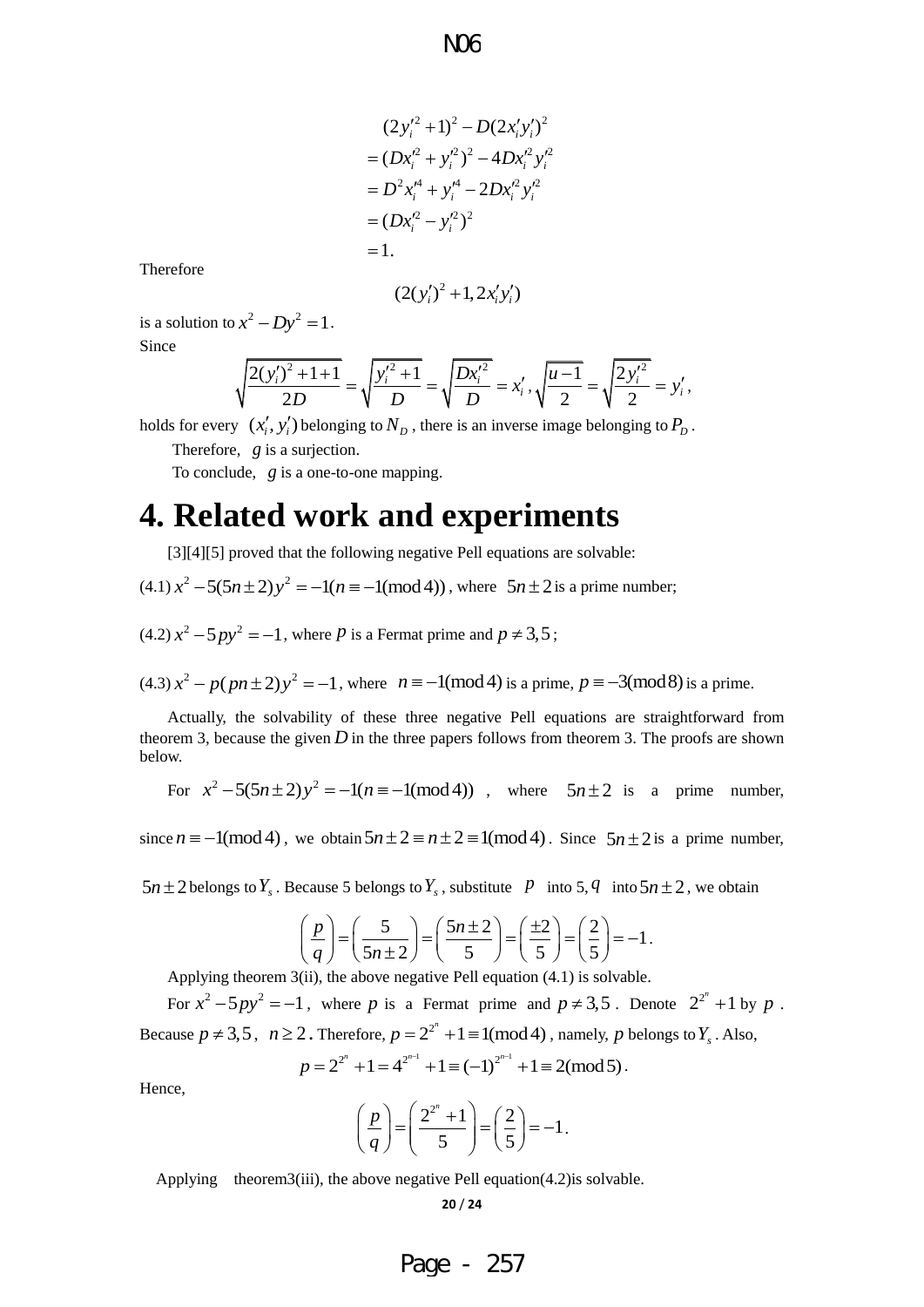For  $x^2 - p(pn \pm 2)y^2 = -1$ , where  $n \equiv -1 \pmod{4}$  is a prime,  $p \equiv -3 \pmod{8}$  is a prime. Denote  $pn \pm 2$  by  $q$ , because  $n \equiv -1 \pmod{4}$ ,  $p \equiv -3 \pmod{8}$ , we obtain  $q = pn \pm 2 \equiv (-3)(-1) \pm 2 \equiv 1 \pmod{4}$ .

$$
q = pn \pm 2 \equiv (-3)(-1) \pm 2 \equiv 1 \pmod{4}.
$$

Implying  $q$  belongs to  $Y_s$ .

Therefore,

$$
\left(\frac{q}{p}\right) = \left(\frac{pn \pm 2}{p}\right) = \left(\frac{\pm 2}{p}\right) = \left(\frac{2}{p}\right).
$$

Since  $p \equiv -3 \pmod{8}$ , we obtain

$$
\left(\frac{q}{p}\right) = \left(\frac{2}{p}\right) = -1.
$$

Applying theorem 3(iv), the above negative Pell equation (4.3) is solvable.

[9] discussed the solvability of

$$
x^2 - (4n + 2)y^2 = -1.
$$

Actually, the theorems in the paper are straightforward from Theorem 1, Theorem 3 etc.

For  $x^2 - (4n+2)y^2 = -1$  in paper [9], the theorem 1 of the paper showed that when *n* is an odd number and  $2n+1$  is a prime, the above negative Pell equation is unsolvable.

Here,  $D = 2(2n+1)$  and  $2n+1 \equiv 3 \pmod{4}$ . Applying theorem1, the above negative Pell equation is unsolvable.

In [12], the theorem revealed that D is solvable if and only if it's the sum of two squares. However, applying Fermat's theorem on sums of two squares, we obtain that the above condition is equivalent to,

$$
D\in Y\text{ or }D\in U\ .
$$

When using the continued fraction expansion to calculate the parity of the period, we cannot reduce the power of the prime factors of D to a smaller one, because it may change the parity of its continued fraction expansion, which will affect the solvability. However, our method can reduce the power of each prime factor to 1 or 2. This means that the result can be generalized.

The prime numbers which congruent to 1 modulo4 and smaller than 100 are listed below 5,13,17,29,37,41,53,61,73,89,97

The values of Legendre symbols for all possible pairing of these numbers are listed below.

| $\mathbf{p}$<br>$\frac{p}{q}$<br>$\mathbf q$ | 5            | 13           | 17             | 29             | 37             | 41               | 53           | 61           | 73               | 89           | 97               |
|----------------------------------------------|--------------|--------------|----------------|----------------|----------------|------------------|--------------|--------------|------------------|--------------|------------------|
| 5                                            | $\mathbf{0}$ |              |                |                |                |                  |              |              |                  |              |                  |
| 13                                           | $-1$         | $\mathbf{0}$ |                |                |                |                  |              |              |                  |              |                  |
| 17                                           | $-1$         | 1            | $\overline{0}$ |                |                |                  |              |              |                  |              |                  |
| 29                                           | 1            | 1            | $-1$           | $\overline{0}$ |                |                  |              |              |                  |              |                  |
| 37                                           | $-1$         | $-1$         | $-1$           | $-1$           | $\overline{0}$ |                  |              |              |                  |              |                  |
| 41                                           | 1            | $-1$         | $-1$           | $-1$           | $\mathbf{1}$   | $\boldsymbol{0}$ |              |              |                  |              |                  |
| 53                                           | $-1$         | 1            | 1              | 1              | $\mathbf{1}$   | $-1$             | $\mathbf{0}$ |              |                  |              |                  |
| 61                                           | 1            | 1            | $-1$           | $-1$           | $-1$           | $\mathbf{1}$     | $-1$         | $\mathbf{0}$ |                  |              |                  |
| 73                                           | $-1$         | $-1$         | $-1$           | $-1$           | 1              | 1                | $-1$         | 1            | $\boldsymbol{0}$ |              |                  |
| 89                                           | 1            | $-1$         | 1              | $-1$           | $-1$           | $-1$             | 1            | $-1$         | 1                | $\mathbf{0}$ |                  |
| 97                                           | $-1$         | $-1$         | $-1$           | $-1$           | $-1$           | $-1$             | 1            | 1            | 1                | $\mathbf{1}$ | $\boldsymbol{0}$ |
| Table 2. the values of Legendre symbols      |              |              |                |                |                |                  |              |              |                  |              |                  |

Here are all the  $D s$  by (iii) of theorem 3 which have two distinct prime factors and both prime factor congruent to 1 modulo 4.(and smaller than 100)

There is at least one odd positive integer in  $a$  and  $b$ .

**21** / **24**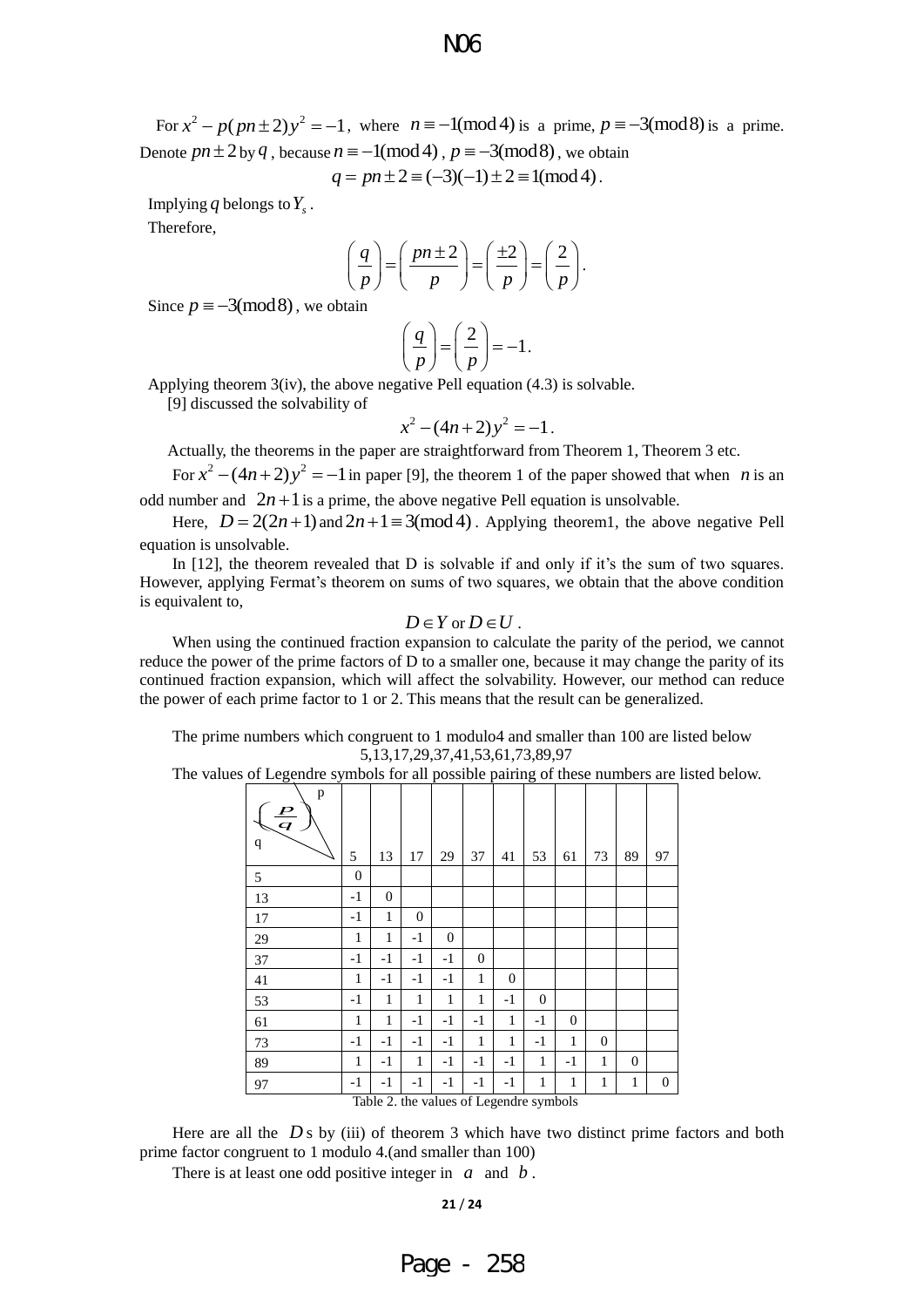| $5^a \cdot 13^b$      | $5^a \cdot 17^b$              | $5^a \cdot 37^b$   |
|-----------------------|-------------------------------|--------------------|
| $5^a \cdot 53^b$      | $5^a \cdot 73^b$              | $5^a \cdot 97^b$   |
| $13^a \cdot 37^b$     | $13^a \cdot 41^b$             | $13^a \cdot 73^b$  |
| $13^a \cdot 89^b$     | $13^a \tcdot 97^b$            | $17^a \cdot 29^b$  |
| $17^a \cdot 37^b$     | $17^a \cdot 41^b$             | $17^a \cdot 61^b$  |
| $17^a \tcdot 73^b$    | $17^{\circ} \cdot 97^{\circ}$ | $29^a \cdot 37^b$  |
| $29^a \cdot 41^b$     | $29^a \cdot 61^b$             | $29^a \tcdot 73^b$ |
| $29^{a} \cdot 89^{b}$ | $29^a \tcdot 97^b$            | $37^a \cdot 61^b$  |
| $37^a\!\cdot\!89^b$   | 37ª $\cdot 97^b$              | $41^a \tcdot 53^b$ |
| $41^a \cdot 89^b$     | $41^a \cdot 97^b$             | $53^a \cdot 61^b$  |
| $53^a \cdot 73^b$     | $53^a \cdot 97^b$             | $61^a \cdot 89^b$  |

Table 3. all the Ds by (iii) of theorem 3 which have two distinct prime factors and both prime factor congruent to 1 modulo 4.(and smaller than 100)

Here are all the Ds by (iv) of theorem3 which have two distinct prime factors where one of the factor is 2 and another prime number congruent to 1 modulo 4 (and smaller than 250).

Here,  $a$  is a positive integer.

| $2\cdot5^a$     | $2.13^{a}$  | $2 \cdot 29^a$ |
|-----------------|-------------|----------------|
| $2.37^{a}$      | $2.53^a$    | $2.61^{\circ}$ |
| $2 \cdot 101^a$ | $2.109^a$   | $2.149^a$      |
| $2.157^{a}$     | $2.173^a$   | $2.181^{a}$    |
| $2.197^a$       | $2.229^{a}$ |                |

Table 4. all the Ds by (iv) of theorem3 which have two distinct prime factors where one of the factor is 2 and another prime number congruent to 1 modulo 4 (and smaller than 250)

Here are some Ds by theorem 4 with more than two distinct prime factors where the prime factors of these Ds congruent to 1 modulo 4.

| $5^a \cdot 13^b \cdot 17^c$                                  | $5^a\cdot 13^b\cdot 37^c$                                    | $5^a \cdot 13^b \cdot 53^c$                                  |
|--------------------------------------------------------------|--------------------------------------------------------------|--------------------------------------------------------------|
| $5^a \cdot 13^b \cdot 73^c$                                  | $5^a \cdot 13^b \cdot 97^c$                                  | $5^a \cdot 17^b \cdot 37^c$                                  |
| $5^a \cdot 17^b \cdot 53^c$                                  | $5^a \cdot 17^b \cdot 73^c$                                  | $5^a \cdot 17^b \cdot 97^c$                                  |
| $13^a \cdot 37^b \cdot 41^c$                                 | $13^a \cdot 37^b \cdot 73^c$                                 | $13^a\cdot 37^b\cdot 89^c$                                   |
| $5^a \cdot 13^b \cdot 17^c \cdot 37^d$                       | $5^a \cdot 13^b \cdot 17^c \cdot 53^d$                       | $5^a \cdot 13^b \cdot 17^c \cdot 73^d$                       |
| $5^a \cdot 13^b \cdot 17^c \cdot 37^d \cdot 53^e$            | $5^a \cdot 13^b \cdot 17^c \cdot 37^d \cdot 73^e$            | $5^a \cdot 13^b \cdot 17^c \cdot 37^d \cdot 97^e$            |
| $5^a \cdot 13^b \cdot 17^c \cdot 37^d \cdot 53^e \cdot 73^f$ | $5^a \cdot 13^b \cdot 17^c \cdot 37^d \cdot 53^e \cdot 97^f$ | $5^a \cdot 13^b \cdot 17^c \cdot 37^d \cdot 73^e \cdot 97^f$ |
| $5^{a}13^{b}17^{c}37^{d}53^{e}73^{f}97^{g}$                  | $17^{a}29^{b}37^{c}41^{d}61^{e}73^{f}89^{g}$                 | $17^{a}29^{b}37^{c}41^{d}61^{e}73^{f}89^{s}97^{f}$           |

Here,  $a$  is an odd positive integer.

Table 5. *D*s by theorem 4 with more than two distinct prime factors where the prime factors of these Ds congruent to 1 modulo 4.

All the numbers in the above 4 tables are *D* s for which  $Dx^2 - y^2 = 1$  is solvable.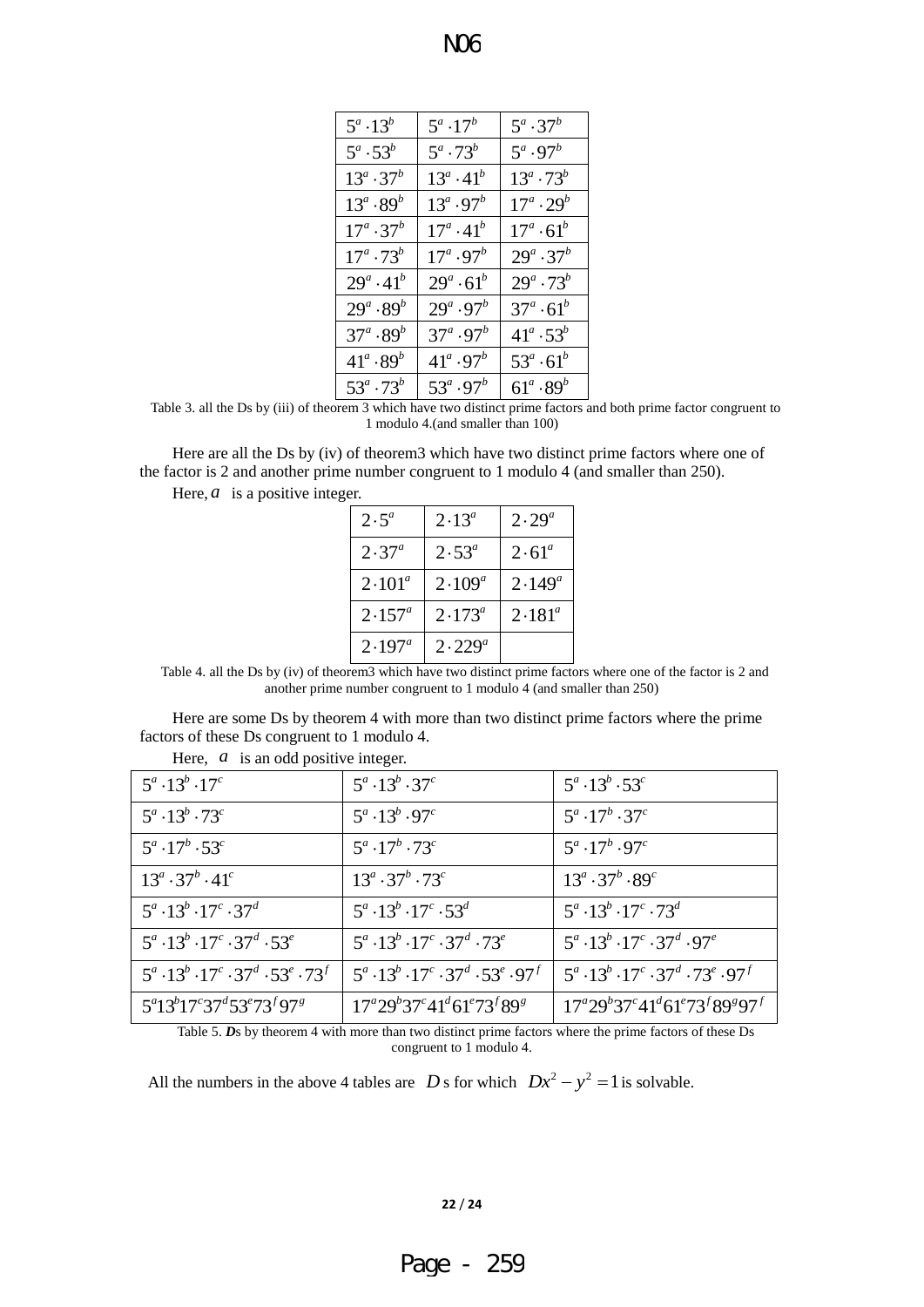## **5. Conclusion**

In section 3.1, by observing the residue of  $D$ , we give a necessary condition for  $Dx^2 - y^2 = 1$  to be solvable.

Therefore, in section 3.2 we aim to find the prime factorization of  $D$ . Probing deeper, we continued our research and proved theorem 3 and theorem 5. In the procedure, we used lemma 5 to sort out the finite cases, and then we used the properties of quadratic residue to eliminate all the cases except two cases. Moreover, we used the minimality of the solutions  $(x_0, y_0)$  to the positive Pell equation to eliminate one of two cases remaining. Finally, we construct the solution to the negative Pell equation in the last remaining case.

In section 3.3, we firstly show that for a given solution  $(x, y)$  to negative Pell equation, we can find a *D* for which  $Dx^2 - y^2 = 1$  is solvable. Therefore, by going through all solutions  $(x, y)$  to  $Dx^2 - y^2 = 1$ , we can obtain every *D* that for which  $Dx^2 - y^2 = 1$  is solvable. First, with the property of quadratic residue, we obtain  $x$  is an odd number without the prime factors congruent to 3 modulo 4; secondly, when  $x=1$ , we obtain  $D = k^2 + 1$ ; thirdly, we can use the quadratic congruence equation to find the least positive integer  $y$  for every given  $x$  such that  $(x, y)$  satisfy  $Dx^2 - y^2 = 1$ ; finally, we determine all possible D for which  $Dx^2 - y^2 = 1$  is solvable.

When  $D \in Y$ , we have the least positive solution  $(x_0, y_0)$  to  $x^2 - Dy^2 = 1$ , namely

(5.1) 
$$
x_0^2 - Dy_0^2 = 1.
$$

Assuming  $p$  is a prime factor of  $D$ , taking (5.1) modulo  $p$ , gives

$$
x_0^2 \equiv 1 \pmod{p}.
$$

Namely,

$$
p | x_0 + 1 \text{ or } p | x_0 - 1.
$$

By lemma 2, we obtain a residue property for every solution to  $x^2 - Dy^2 = 1$ . This leads to contradiction when  $p \mid x_0 - 1$ . Therefore, we obtain Theorem 7.

In theorem 8*, we build a one-to-one mapping from a subset of the set of solutions of positive Pell equation to the set of solutions of negative Pell equation.* 

## **6. Future work**

When  $D \in U$ , the solvability of  $Dx^2 - y^2 = 1$  is not completely work out. However, we've got results. Such as, theorem3 indicate that, when  $D \in U$ , if  $D = 2p^a$ ,  $p \in Y_s$ ,  $a \in \mathbb{N}$ , then  $D = 2p^a, p \in Y_s, a \in \mathbb{N}$  is solvable.

On the basis of these results, we hope to find a concise theorem to determine the solvability of  $Dx^2 - y^2 = 1$ , which is a sufficient and necessary condition for  $Dx^2 - y^2 = 1$  to be solvable.

Because the solvability of  $Dx^2 - y^2 = 1$  can be used to determine the parity of the continued fraction expansion cycle of  $\sqrt{D}$  type, we plan to find out a method to determine the parity of the period of the continued fraction expansion for the positive integer *D* 's n times square root.

Also, we plan to write a program of W.C.J algorithm to determine the solvability of negative Pell equation automatically.

$$
23/24
$$